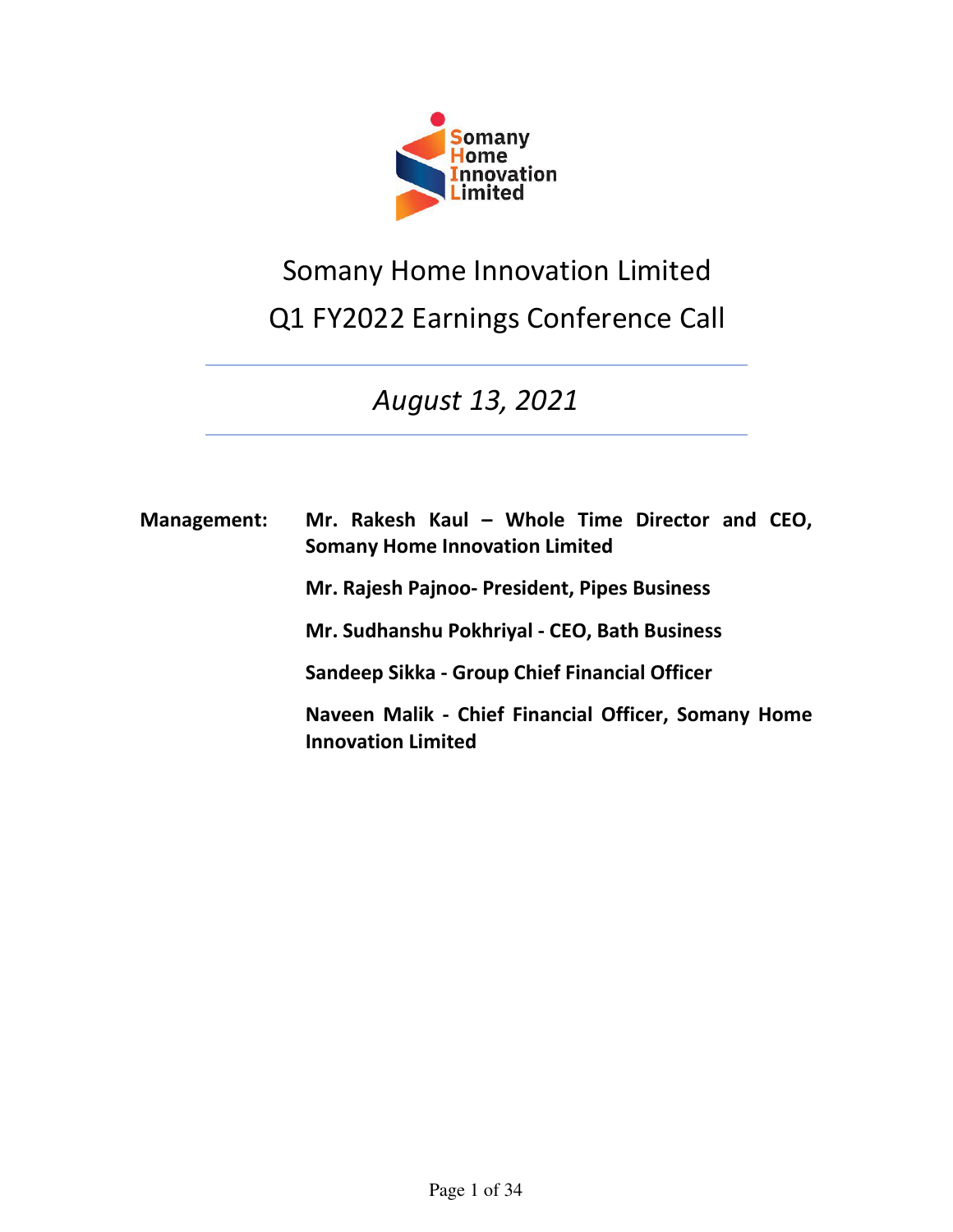

**Kenin Jain** Good evening, everyone. We have the entire top management of Somany Home Innovation Ltd. We have from the finance team, Sandeep Sikka, the Group CFO and Naveen Malik, CFO, SHIL and other business heads. I think Q1 was a very challenging quarter for most of the Indian corporates. One thing is good that the second half of Q1 was good, and the economy has opened up and things look better. So, especially in view of Q1, if we look, I think the company has delivered an excellent trajectory on the top line sales front. On the margins front, I think the management will explain, but Sikka ji and Naveen ji, it would be pertinent if you can help us with as to what were the salient takeaways of Q1, how the trajectory for the Q2 and second half of FY22 look. We do understand that air cooler is an important segment of Q1, which saw a miss, but if you look at the other building products and the consumer appliances, I think we have delivered a very strong growth. I think our plastic pipe and fitting Truflo has also done a good trajectory.

> So, keeping Q1 as a base, and in many companies, by and large, the long-term investor believed that the Q1 was an aberration. So, with this as a preface, I would request the management to spend initial 10-12 minutes on the opening preface, and then share the outlook as to how the second half of FY22 looks like. And after that how the outlook for FY23 and FY24 is. Over to you, sir. I would request all the participants to please be on mute so that we can do the efficient conduct of this call and it can be meaningful to everyone.

**Naveen Malik** Good afternoon, ladies and gentlemen, and welcome to the Somany Home Innovation Limited Q1 FY22 earnings call. I hope you are all safe and healthy. I would like to take you through our financial performance during the quarter under review, following which Mr. Rakesh Kaul, Mr. Sudhanshu Pokhriyal, and Mr. Rajesh Pajnoo will discuss the key highlights of their respective businesses.

> Q1 FY22 was a very difficult quarter for the industry in general, on account of the second wave of the COVID-19 pandemic causing a devastating impact on many lives and forcing many states into lockdowns. SHIL registered healthy growth in Q1 FY22 despite the difficult environment, particularly in the early part of the quarter. Consolidated revenue from operations came in at ₹342 crore, registering a growth of 85% year-on-year. Revenue for the quarter

#### Page 2 of 34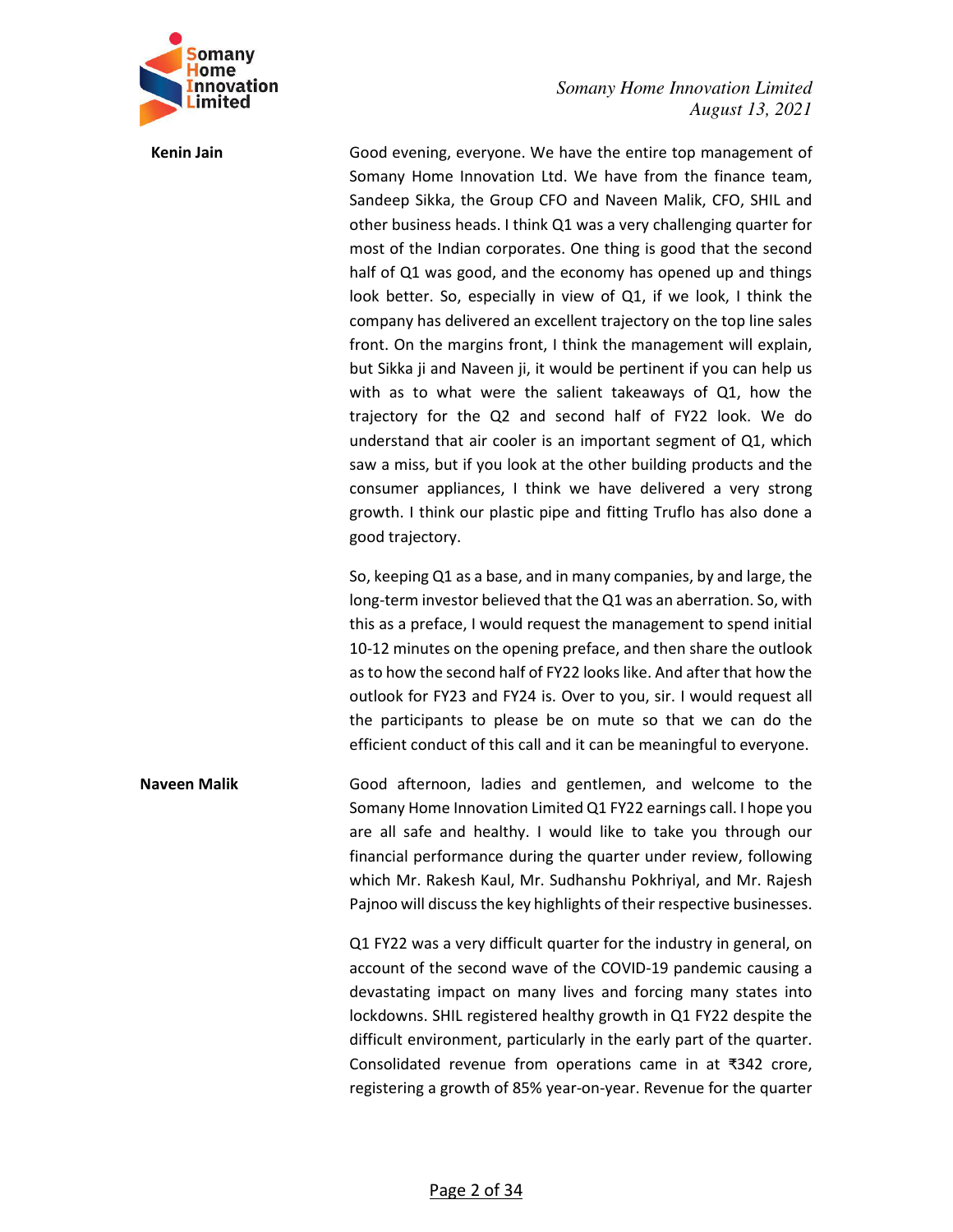

was primarily impacted by the lockdown. EBITDA came in at ₹17 crore, having grown from an EBITDA loss of ₹14 crore in Q1 of FY21.

Sequentially, though, we witnessed current traction in EBITDA as well as margins owing to the lockdown and the higher raw material prices. Going ahead, we expect margins to improve on account of relaxation of lockdown and recent price hikes implemented by businesses to address the cost inflation. Profit after tax during the quarter came in at ₹103.6 crore as compared to a loss of ₹24.5 crore in quarter one of FY21. The reported profit after tax also includes the exceptional items comprising recognition of fair value net gain of ₹66.11 crore from its investment in Hintastica Private Limited (HPL), on account of loss of control of subsidiary and recording gain of ₹34.75 crore on account of slump sale of water heater business undertaking by the Company to HPL, then a whollyowned subsidiary during the quarter ended 31 December 2020.

Just to clarify, the numbers which we're talking here are the consolidated numbers. Let me now walk you through our segmental performance. The revenue for the Consumer Appliances business was ₹67.6 crore registering a growth of 55% year-on-year. EBIT for Q1 FY22 stood at negative ₹5.1 crore and while it marked an improvement over the negative ₹8 crore in Q1 FY2021, it was significantly lower than the EBIT of ₹7.5 crore in the previous quarter.

Profitability for the segment was impacted by the advertising costs that were already committed to, in addition to loss of sales in the air cooler segment and the impact of lockdown. The Consumer Appliances business was severely impacted by the pandemic, but we have started to see promising signs of recovery from July onwards. We are confident that we will be back to seeing healthy growth in the coming quarters for the segment.

Moving on to the Building Products segment. Revenue for this division stood at ₹265.3 crore registering a growth of 98% year-onyear. EBIT came in at ₹15 crore for Q1 FY22, up from an EBIT loss of ₹9.5 crore in quarter one of last year. Turnover for the plastic pipes and fittings business stood at ₹87 crore in the quarter under review. The performance of Building Product Segments was impacted in April and May however, we saw good recovery in the business since June, which has only further improved in July. We

#### Page 3 of 34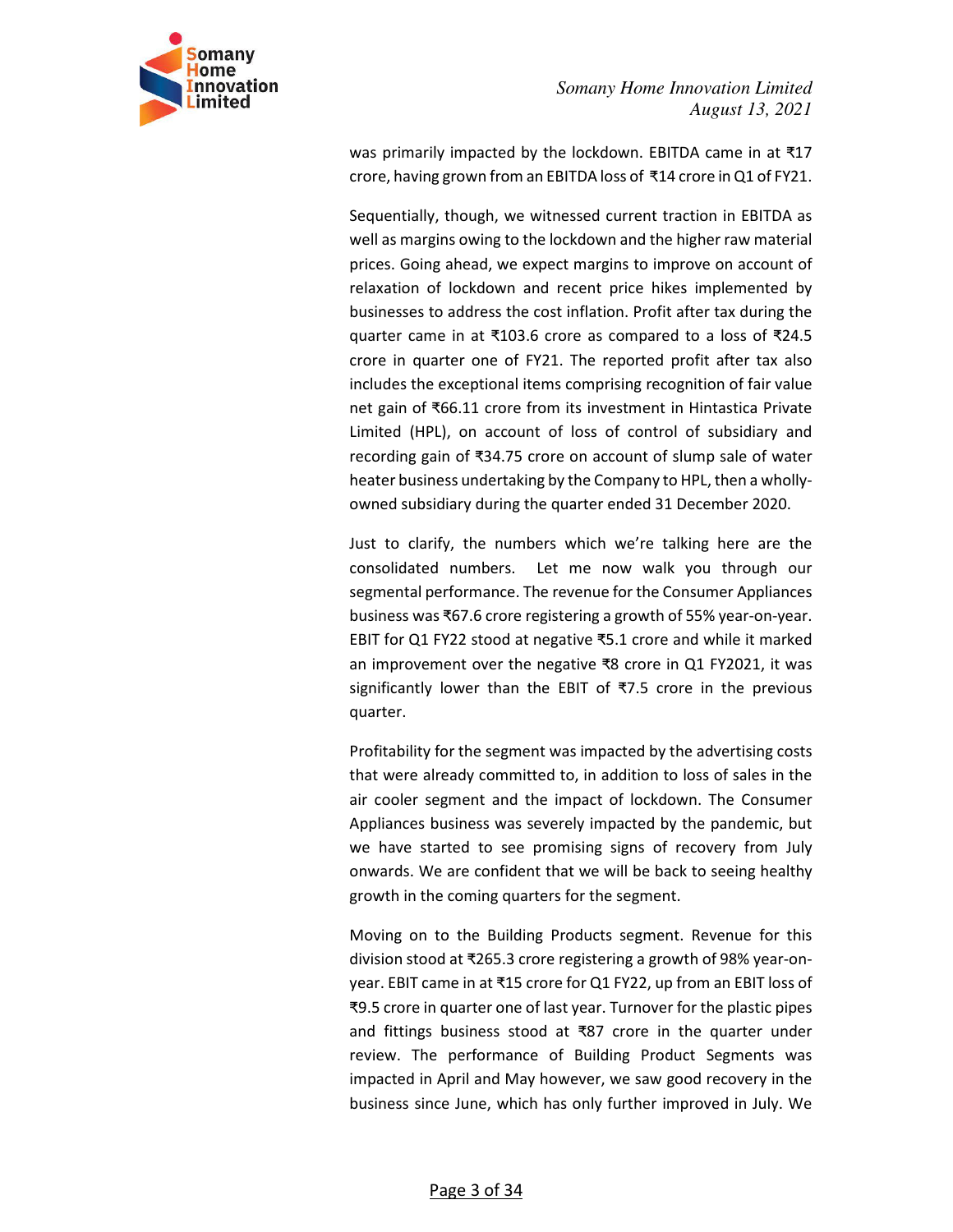

expect to see this business back on its high growth trajectory very soon.

The revenue of the retail segment stood at ₹9.5 crore having grown 22% year-on-year.

Q1 FY22 was truly a difficult quarter for everyone. However, we remain bullish on our business prospects and are confident that we will bounce back to our growth trajectory soon. We continue to drive our business on the lines of innovation and aesthetics delivering products geared to improve consumers' lives. With its rich legacy, our brand Hindware will continue to move from strength to strength, delivering on its goals. We have already seen revival in our business divisions and expect normalcy to return very soon.

I would now request Mr. Rakesh Kaul to take you all through the Consumer Appliances and retail businesses. Over to you Rakesh.

**Rakesh Kaul** Thank you, Naveen. A very good evening to everyone out here. First of all, I hope all of you are nice and safe. Your families are doing well too. We've seen the worst through hopefully the second wave of the pandemic. I'm sure that much efforts are being utilized nowadays to see that maximum population gets vaccinated, and hopefully we see through the coming quarters without any uncertainty regarding the pandemic. Let's give it our best shot.

> The Consumer Appliance business had felt the maximum brunt of the second wave, with the demand being impacted badly. The primary reason for this decline was a loss of sales of the cooling products, driven by Air coolers and fans in quarter one, which is generally a very, very key selling season. In fact, 65% of the annual volumes of sell out of air coolers happens this quarter and more than six weeks in the quarter were badly impacted during this quarter, which have obviously damaged the consumer sentiment and also there was a significant reduction in demand. Also at the same time, since majority of the states  $-$  it was a state-specific lockdown, even e-commerce was not allowed to sell non-essential items and majority of our consumer appliances come under nonessentials, and hence, even e-commerce, which contributes a significant part of our business, was not able to deliver material to the consumer, hence, impacting the business further.

> > Page 4 of 34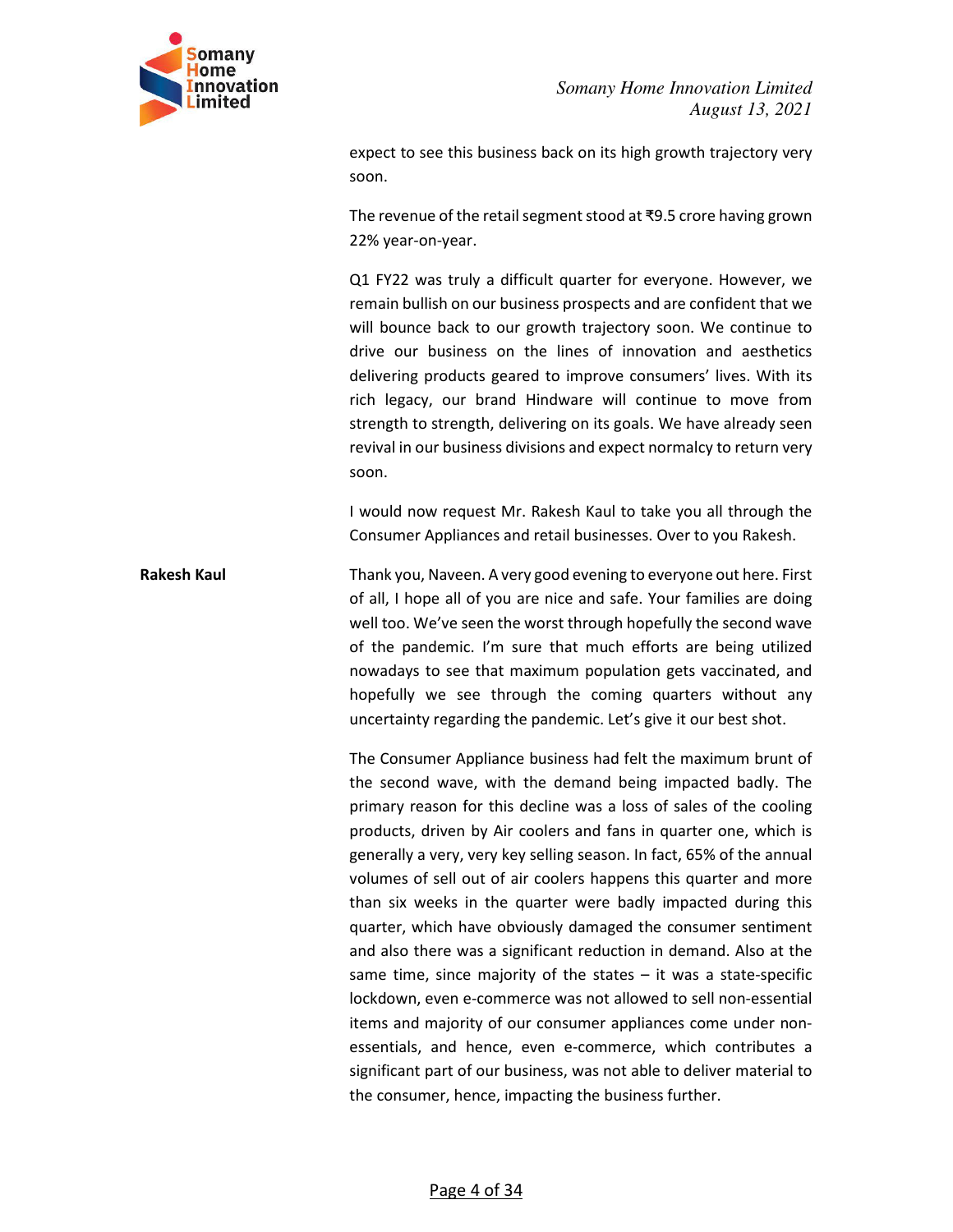

However, we take this as a one-off event and we believe that the Consumer Appliances Business will maintain its growth momentum and you all know that we've historically grown at a CAGR of 30% to 35%, driven by strong fundamentals. We believe that we can continue to maintain leadership positions at various categories on digital and even offline and like being number two in kitchen chimneys overall and being among the top five players in the air cooling segment. So, we intend to continue with that strengthening of our earlier CAGR growth.

We also strengthened our portfolio in the quarter one despite so much uncertainties in the business, We launched 15 new products, thereby emphasizing that we continue to be bullish about this business, and we continue to invest in this business. As far as the quarter one performance of FY22 was concerned, our revenue, as Mr. Naveen pointed out, grew by 55% y-o-y, which the possibility could have been much higher, if the air cooling products would have delivered, which did not deliver because of the pandemic. Also, as I mentioned, the second wave had severe impact on the quarterly performance of the business; however, we have seen an uptick in the business in the month of July with the opening of the economy towards the later part of June.

We expect Q2 FY22 to be significantly better than Q1 and helping us achieve the recent growth trend, which we have achieved in the past couple of years. As far as the retail segment is concerned, the performance of this business was also significantly impacted because of our large base of franchisee business and our stores, which are just two in number now. So, delivering a loss in EBIT level, though it was significantly much less of than what we did last year. And at the same time, this was after two consecutive quarters of delivering profitability in the Retail business. However, we are confident that we'll be able to report positive EBIT numbers in Q2 FY22 on continuation of the back of rationalizing cost, improving efficiencies, and as we have adopted our capital right business model for this business.

To conclude, I would like to reiterate that despite Q1 FY22 being significantly impacted, we expect to see our return to healthy growth rates in both Consumer Appliances business and Retail. I must admit that the on-ground situation is improving, as we are

#### Page 5 of 34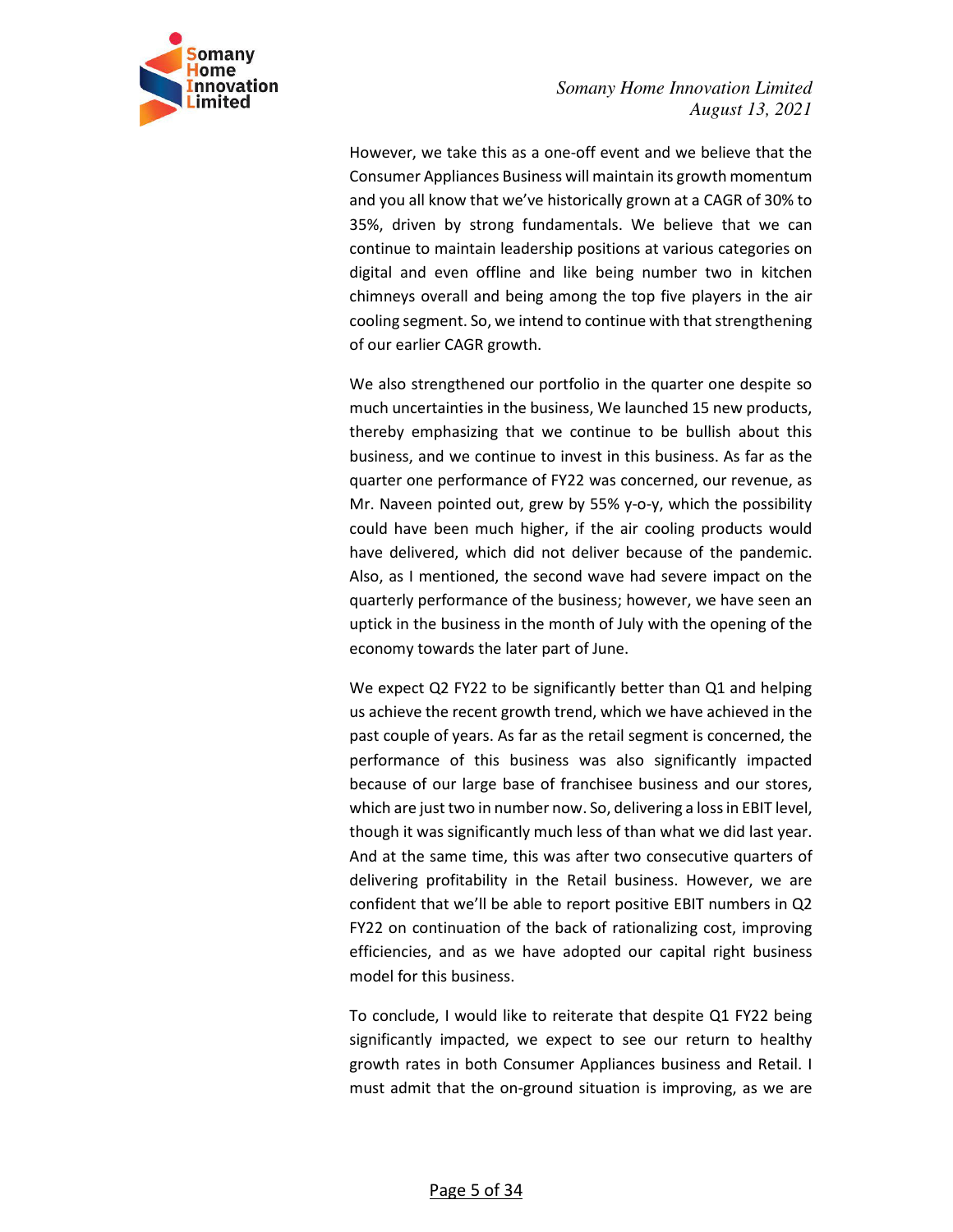

talking by the day. And we are also taking the requisite measures to improve our profitability significantly. At this stage, now, I would like to invite Mr. Pokhriyal to take you through the performance of the bath business. Thank you and over to you.

**Sudhanshu Pokhriyal** Thanks, Rakesh, and a very good afternoon to all of you. This is Sudhanshu Pokhriyal, I handle the BPD business. Q1 FY22 proved to be a very challenging time for all the businesses, especially in the month of May. We did however witnessed a sharp revival in our business. We witnessed this sort of robust revenue growth of 92% in Q1 FY22 over Q1 FY21. The recovery of the business was aided by increase in real estate demand and home improvement.

> During the quarter, our efforts were focused on expanding our distribution network, and also improving in terms of our customer satisfaction. We on-boarded over 100 new channel partners in this quarter and kept them engaged by conducting multiple dealer meets, especially online, during the lockdown. We also undertook efforts to assist our dealer partners monitor their ongoing developments and manage their operations in a seamless manner. I'd like to reiterate that over the last three quarters, we have actually outperformed significanty y-o-y against our major competitors.

> During the quarter we've also launched 9 new sanitaryware SKUs and 4 new faucet SKUs. In July, we had our mega launch of the touch free water closet. Again, learning from the COVID period requirement of the consumer and to aid this touch free water closet, we will be launching a 360-degree campaign on media, which will be hitting media now in the coming week. We are also actively marketing ourselves as a modern innovative design-led brand, increasing our presence on social media, continuing to strengthen our connect with the millennials. We are leveraging technology and innovation that we have at our disposal, we are increasing product consideration and awareness using beautiful design and thoughtful features as a bedrock for all our new launches. We've also refreshed our product displays and in-shop imagery across the stores. We increased our brand salience on the retail front.

> In conclusion while, Q1 FY22 was a difficult quarter for us. We are happy with the recovery which we witnessed in June. This also gives

#### Page 6 of 34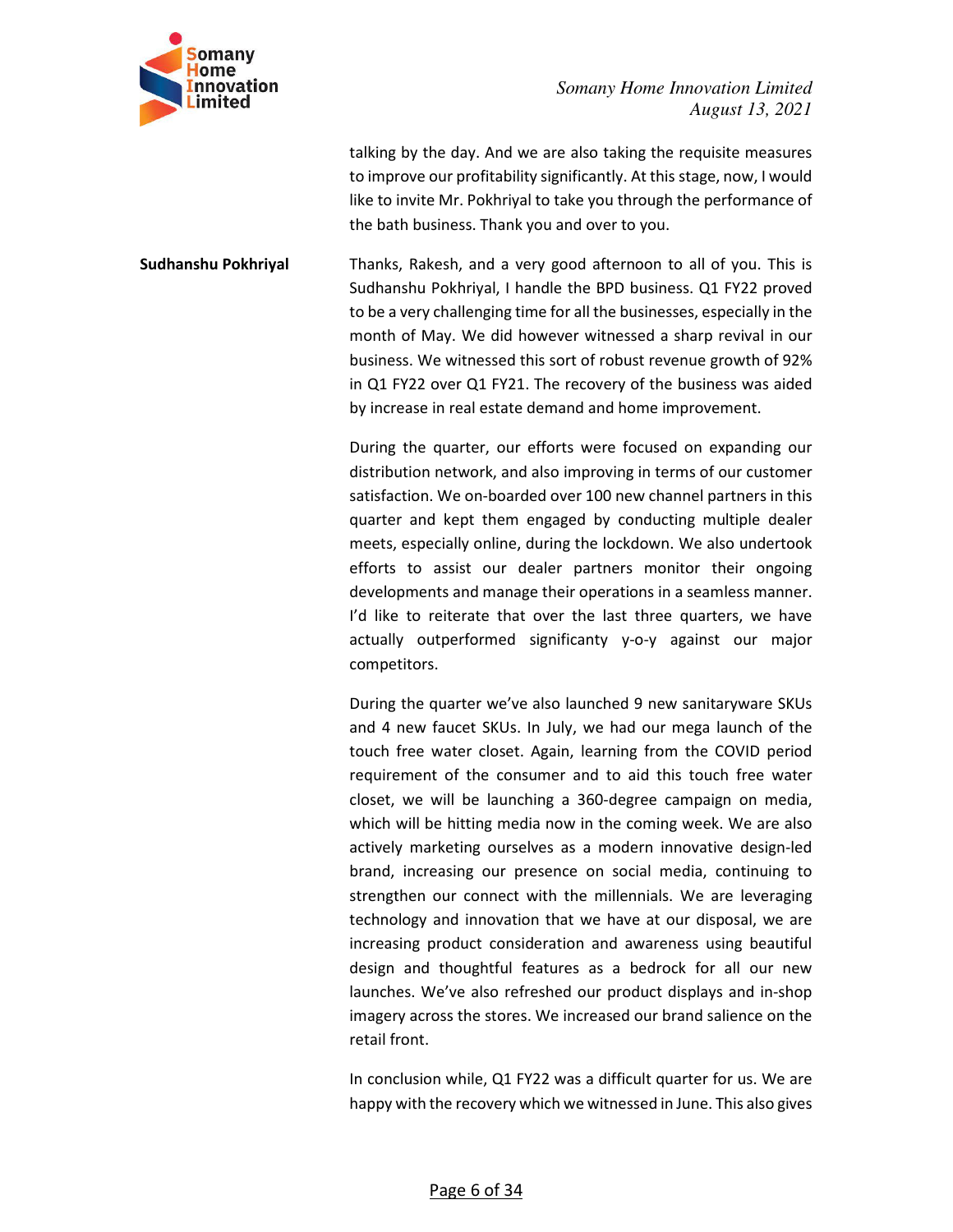

us confidence in knowing that the business has regained its high growth momentum, post easing of restrictions. Going ahead, I am certain that the business will continue to deliver robust growth and help us carve out a larger pie of the market share.

Now let me invite Rajesh Pajnoo to take you through the plastic pipes and fittings business. Rajesh over to you.

**Rajesh Pajnoo** Thank you, Sudhanshu, and good afternoon to everyone here. Thank you all for joining on this call. The plastic pipes and fittings division delivered excellent growth, despite the challenges and setbacks posed by Q1 FY22. Truflo has grown at a rate faster than that of the industry with sales more than doubling over Q1 FY21 and it has helped us further fortify our place, as the fastest growing pipes brand in the country. Our sales of ₹87 crores registered a growth of 109% year-on-year. Sequentially, the growth was impacted due to the second wave of pandemic and subsequent lockdowns.

> During the quarter, we launched around 30 new SKUs, further expanding our offerings to consumers through our extensive network of around 201 active distributors. As mentioned on previous calls, we are undertaking steps towards establishing a strong connect with the influencer community to help us further accelerate our growth and enhance brand visibility. We believe these measures strengthen our place as one of the prominent players in the pipes industry. We continue to provide training to our channel partners and influencers to help them improve their skills through various certificate courses. Even in these tough times, this strategy of ours has borne fruit, reflected in our impressive growth during the quarter.

> We also felt the effect of pandemic, but the inherent strength of our business helped us navigate this challenging phase and the subsequent recovery in June gave us the confidence that we will remain the fastest growing company in this segment. Thank you very much. And I would like to conclude the opening remarks. Good luck.

**Kenin Jain** Thank you, Rajesh. I think his screen has got stuck. Who will be the next in line Sandeep?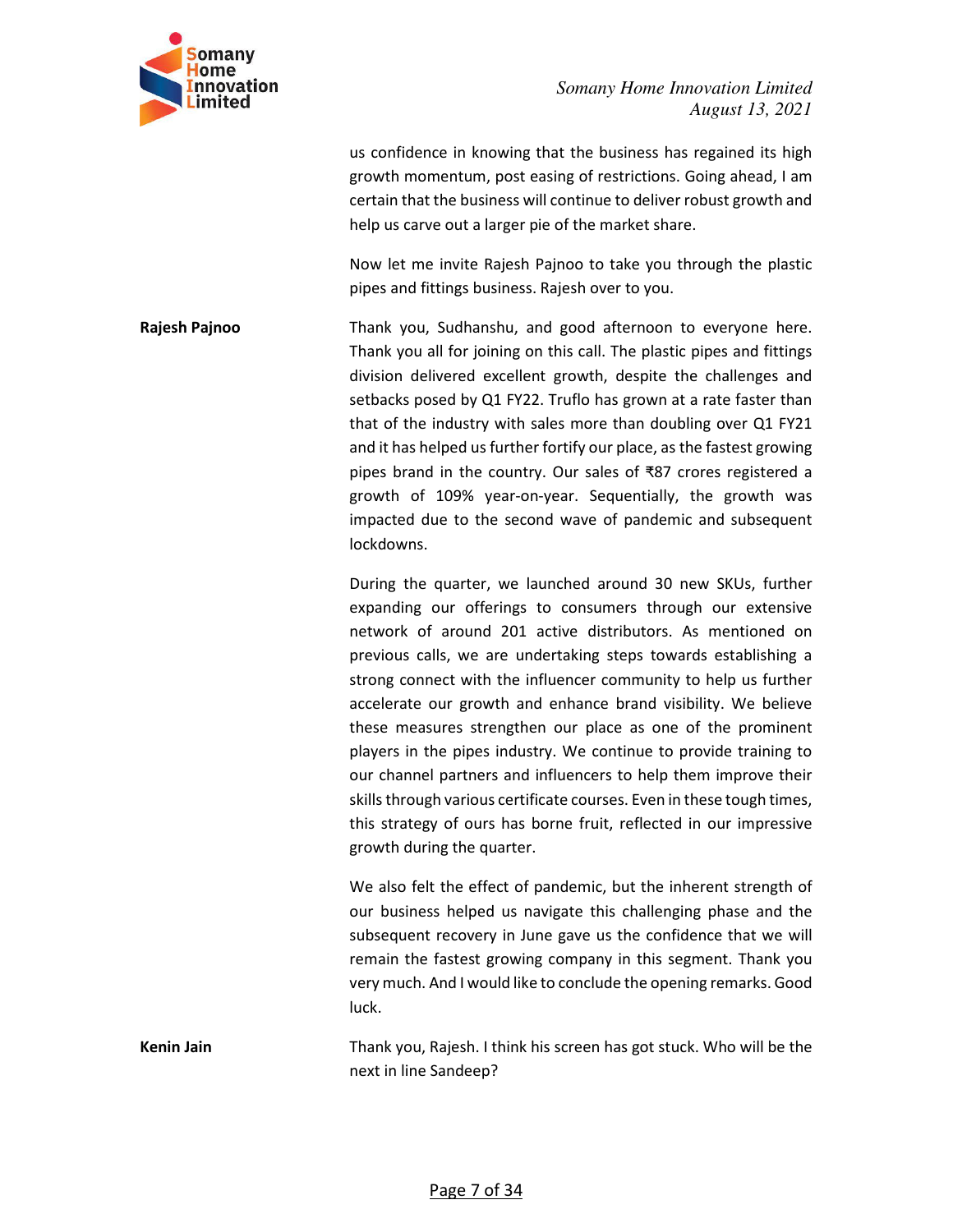

**Sandeep Sikka** I think we can start with the Q&A now. And all the participants, who are interested in questions, they can raise their hand and you can take it.

# **Question-and-Answer Session**

| <b>Kenin Jain</b> | This was a good opening remarks from all the business heads. I<br>would request all the participant to kindly unmute and they can ask<br>the questions and would request the rest of the participant to<br>please be on mute so that we cull out the best efficiency. Over to<br>investors.                                                                                                                                                                                                                                                                                                                                                                                                                                                                                                                                                                            |
|-------------------|------------------------------------------------------------------------------------------------------------------------------------------------------------------------------------------------------------------------------------------------------------------------------------------------------------------------------------------------------------------------------------------------------------------------------------------------------------------------------------------------------------------------------------------------------------------------------------------------------------------------------------------------------------------------------------------------------------------------------------------------------------------------------------------------------------------------------------------------------------------------|
|                   | Sandeep, what kind of a Capex are we planning over FY22, FY23?<br>And essentially this is a pure asset light company and is the<br>understanding right that this would not require material Capex<br>going ahead?                                                                                                                                                                                                                                                                                                                                                                                                                                                                                                                                                                                                                                                      |
| Sandeep Sikka     | If you see that today, we are rightly poised on the asset utilization.<br>Given the fact that post demerger this SHIL vertical doesn't have<br>plants. In terms of the overall Capex at a group level, SHIL and<br>Brilloca together, they will spend around ₹15 to 20 crore each, but<br>broadly these expenses are on two parts; one is the development<br>of showrooms in the market, where we develop lot of display<br>centers along with our dealers and second and big investment is<br>towards the moulds which is on the consumer side, where we<br>design products, we patent a product and the design is ours, the<br>mould is also ours.                                                                                                                                                                                                                   |
|                   | Other than this, one investment, which we already disclosed to the<br>market is on our water heaters, on a consolidated basis. But that is<br>a 50:50 JV between SHIL and Groupe Atlantic. Although it will not<br>be consolidated asset, but it will go as an item below profit and loss<br>on a quarter-to-quarter basis. This is broadly the guidance on this.<br>But going forward, we had spoken about this that when the need<br>arises, and an appropriate time, let's say, kitchen business itself<br>reaching ₹400-500 crores, at that particular time outsourcing may<br>not be fully viable as such because the supply assurance is also<br>becoming very critical today. In order to control various aspects<br>and given the fact that there would be a critical mass, we may look<br>at development of those assets or putting up the capacities at that |

Page 8 of 34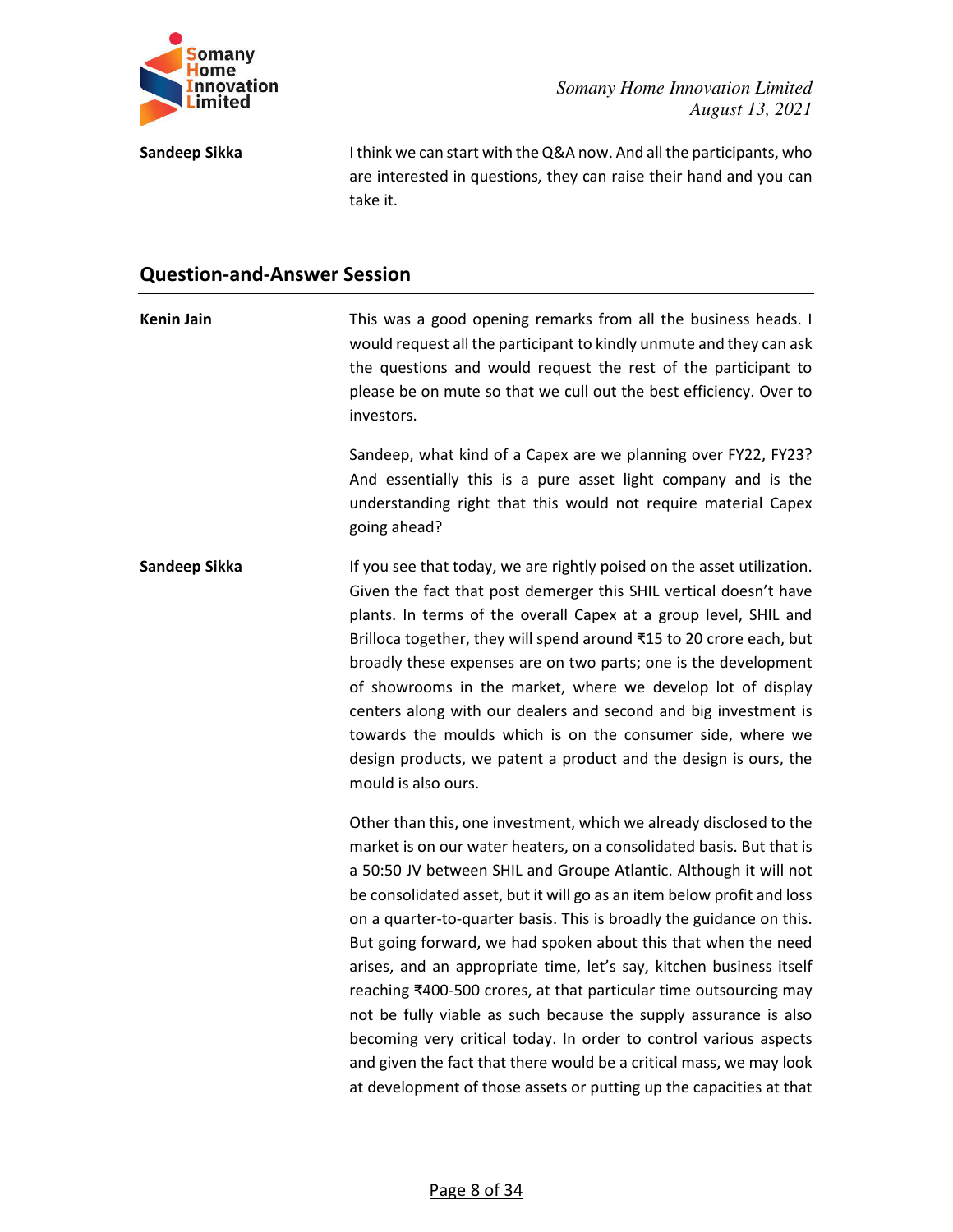

| particular time, but we can assure you that any further Capex,         |
|------------------------------------------------------------------------|
| which we do will be more value-accretive in terms of the underlying    |
| measurement of return, ROCEs. But overall ROCEs, which right           |
| now, like in Q4, we had ROCE above 40%, but definitely, some ROCE      |
| fall will happen, but a lot of absolute value addition will happen on  |
| the EBITDA side. So the fall in the ROCEs will be treated off with the |
| absolute EBITDA gain on the Profit and Loss.                           |
|                                                                        |

**Kenin Jain I** have got one question, sir. Has the competitive intensity across unorganized segment taken a dent or this is an interim blip and every time whenever we say that unorganized will take a backseat, after two, three months, they come back with vengeance. So, how's the scenario this time basically?

**Sandeep Sikka** Market has evolved over last 12 to 15 months, if you see during the COVID times. The presence in online for the branded players is much stronger. The demand online, the visibility of the brands online has increased substantially because people sitting at home, in order to buy anything, first they have to look at the Google, they try to Google out anything and there the play of the branded things come into the picture. But India is a highly differentiated market. There are different demographic profiles. The purchasing power parities are different. Unorganized market will keep evolving over a period of time, but the opportunities which are there for a branded player today definitely has increased a lot because of higher visibility of products online.

> We feel that this competitive pressure will continue over a period of time with India, because India has a different subset of underlying criteria, both in terms of earning capacities per capita GDP. Different people require different sorts of products, some based on utility, some based on branding. There is a huge opportunity for brands to evolve over a period of time and eat away into the unorganized player.

**Kenin Jain** We have a couple of questions in line. Mr. Amit Zade, you can unmute yourself.

**Amit Zade** Thank you for the opportunity. My question is regarding what kind of cost inflation are we seeing in sanitaryware and faucetware off late? And what kind of price hikes have we taken in both of these categories? Thank you.

#### Page 9 of 34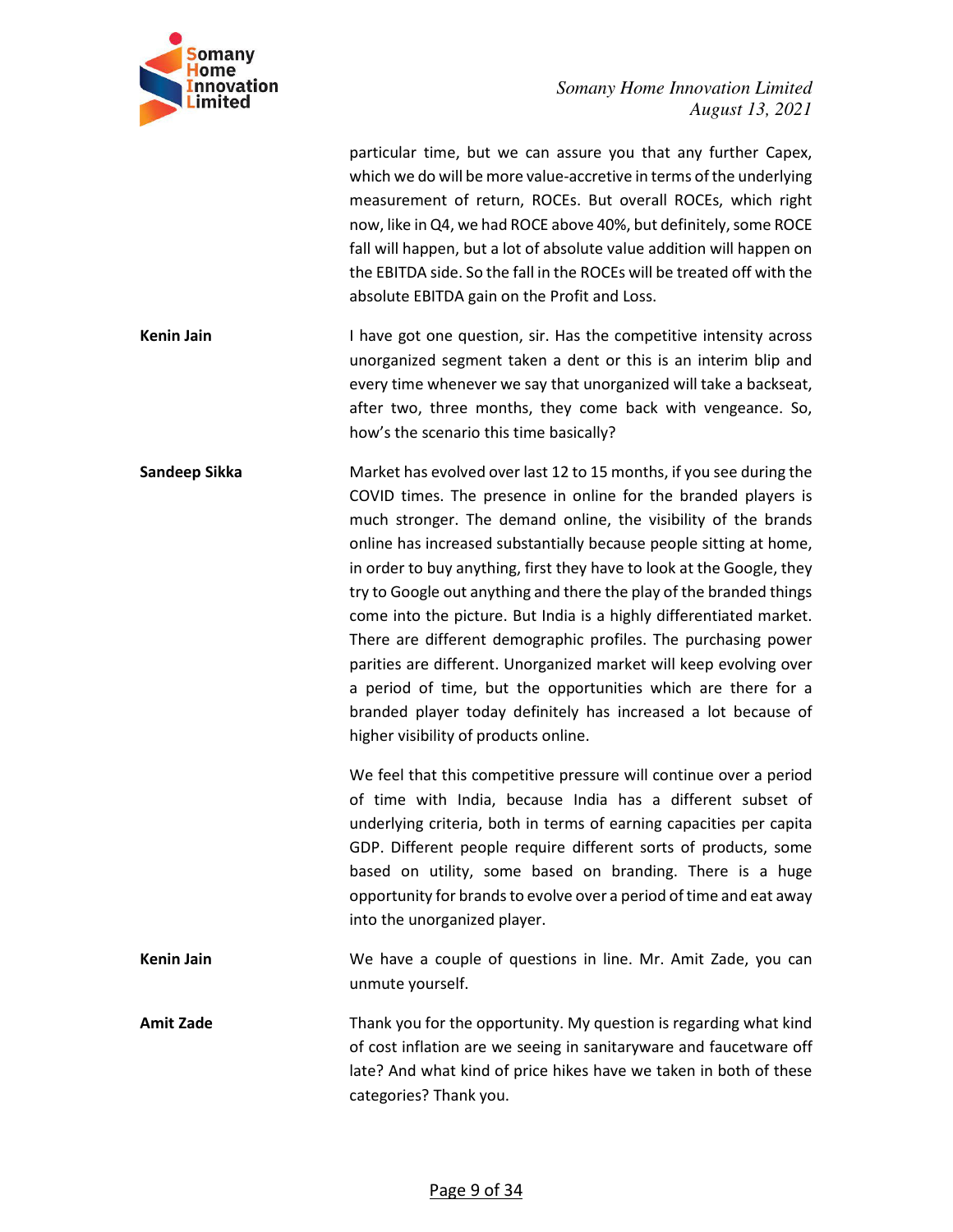

| Sandeep Sikka       | May I request Mr. Sudhanshu, if you can take this question please.                                                                                                                                                                                                                                                                                                                                                                                                                                                                                                                                                                                                                                                                                                                                                                                                                                                                                                                                                                                                                                                                                               |
|---------------------|------------------------------------------------------------------------------------------------------------------------------------------------------------------------------------------------------------------------------------------------------------------------------------------------------------------------------------------------------------------------------------------------------------------------------------------------------------------------------------------------------------------------------------------------------------------------------------------------------------------------------------------------------------------------------------------------------------------------------------------------------------------------------------------------------------------------------------------------------------------------------------------------------------------------------------------------------------------------------------------------------------------------------------------------------------------------------------------------------------------------------------------------------------------|
| Sudhanshu Pokhriyal | Hi, Amit. In terms of the input price hikes, we've of course seen<br>price hikes, especially in brass for our faucet business, which over<br>the last 12 months has actually increased by more than 50%. The<br>Brass is currently trading at about ₹470 to 480, which was ₹223 last<br>year July. So, massive price increase has happened. However, we<br>have been beating prices and let me say to you $-$ and of course<br>there have been price increases in terms of gas prices have gone<br>up, most of our utilities prices have also gone up. So what we've<br>done is that over the last, I would say, since January of this year,<br>we've been taking $-$ in the last seven months, we have taken<br>multiple price hikes. In the month of February, we had taken a price<br>hike of about 3% in sanitaryware and about 5% in Allied product<br>division like fitting, seat covers. And again, in the month of June,<br>we've taken on the price hikes.                                                                                                                                                                                              |
| <b>Kenin Jain</b>   | Sudhanshu ji, the voice is feeble. You will have to take the mic near<br>it for the better clarity, please. Yeah.                                                                                                                                                                                                                                                                                                                                                                                                                                                                                                                                                                                                                                                                                                                                                                                                                                                                                                                                                                                                                                                |
| Sudhanshu Pokhriyal | So, can you hear me better now?                                                                                                                                                                                                                                                                                                                                                                                                                                                                                                                                                                                                                                                                                                                                                                                                                                                                                                                                                                                                                                                                                                                                  |
| <b>Kenin Jain</b>   | Yes, now it's far better.                                                                                                                                                                                                                                                                                                                                                                                                                                                                                                                                                                                                                                                                                                                                                                                                                                                                                                                                                                                                                                                                                                                                        |
| Sudhanshu Pokhriyal | Great. Sorry for you for that. So let me repeat. We took a price<br>increase of about 3% in the month of February for our sanitaryware<br>products and we took a price increase of about 5% for our APD and<br>seat cover business. APD is the Allied product division, for example,<br>which are plastic cisterns and concealed cisterns, which are made<br>for our BPD business. Again, we took another price increase in the<br>month of June, which was to the tune of 5% to 8% for our<br>sanitaryware products, and between 8.5% to 10% for our plastic<br>PVC cisterns and concealed cisterns products. So, we've taken a<br>pretty significant price increase to pass on these increased input<br>prices. In the faucet business, we have taken a price increase of<br>9.7% in Feb, March, and we are again taking a price increase, which<br>is happening in Q2 right now, which will again be to the tune of<br>about 9% to take care of this 50% increase in our brass prices. So,<br>to answer your question, yes, there have been significant input<br>price pressures on us and much of the price increase has been<br>passed on to the consumers. |

Page 10 of 34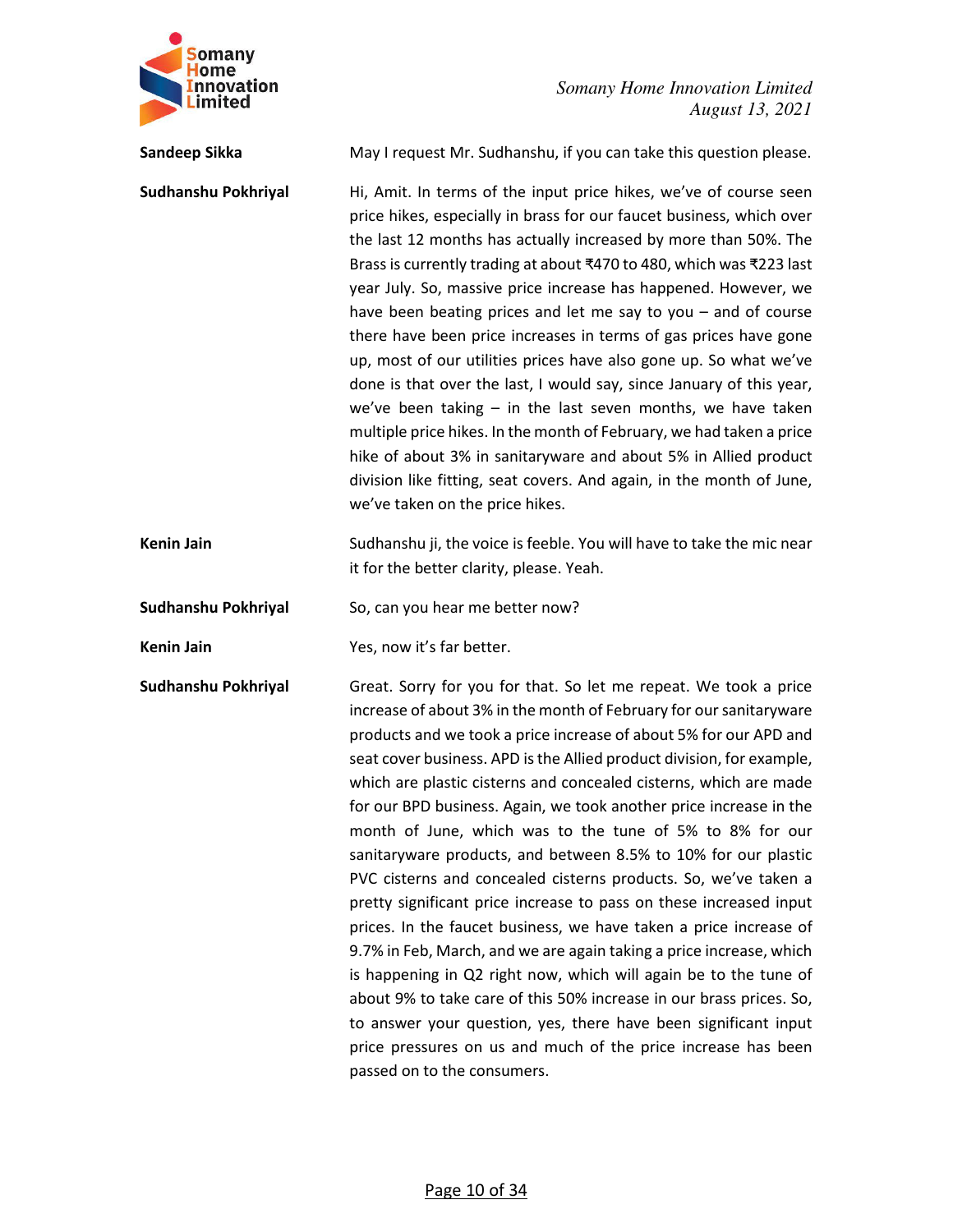

| <b>Amit Zade</b>    | Yeah, thank you, sir, for that elaborate answer. My second question<br>is, within the same space, so we are given to understand that one<br>of our competition who is relying on China for their sanitaryware<br>products is facing some supply chain disruption. So, are we seeing<br>any increased traction to our products? And how are we placed to<br>capitalize on that, sir?                                                                                                                                                                                                                                                                                                                                                                                                                                        |
|---------------------|----------------------------------------------------------------------------------------------------------------------------------------------------------------------------------------------------------------------------------------------------------------------------------------------------------------------------------------------------------------------------------------------------------------------------------------------------------------------------------------------------------------------------------------------------------------------------------------------------------------------------------------------------------------------------------------------------------------------------------------------------------------------------------------------------------------------------|
| Sudhanshu Pokhriyal | So, what we believe is that a lot of our strategies are right now<br>working very well in the market. Our increased traction in the<br>market right now is because of that. We've launched a lot of<br>innovative products. We've improved our customer service in the<br>market. Our campaign, Thoughtful is Beautiful, is doing fantastically<br>well. It's received fantastic response from the consumer. A large<br>part of the traction is because of these efforts.                                                                                                                                                                                                                                                                                                                                                  |
|                     | There are reports, I also saw the same report some time back,<br>however, I believe that competitors are actually impacted pretty<br>much equally from the impact because of Chinese imports. So, I<br>don't think that is a key reason for us to do well, that's not my<br>belief. What we believe is that a lot of our strategies have started<br>working very, very well. So, I wouldn't really be able to put a finger<br>to it as that we are doing well, because of them doing badly.                                                                                                                                                                                                                                                                                                                                |
| <b>Amit Zade</b>    | Understood. And sir, one last question, if I may. Sir, you have also<br>said that in your opening remarks that we are gaining market share<br>in last three quarters, so, sir, any color on, not on quarterly basis,<br>but maybe FY21 closing, what could be our market share in the<br>sanitaryware and faucet ware?                                                                                                                                                                                                                                                                                                                                                                                                                                                                                                     |
| Sudhanshu Pokhriyal | So, it's very difficult to put a number to this. There are no<br>syndicated research which are published in this industry, which<br>gives you the market shares. These are generally calculated after<br>looking at an individual company's results. We believe our market<br>shares are in the tune of 27%-28% in sanitaryware, about 8%-9% in<br>faucets. So, I think, also because of COVID, this category growths<br>have substantially changed from one quarter to the other. I think I<br>would be in a position to answer this question much better in Q1<br>of next year. But I can tell you looking at results of various<br>companies, we are doing far better than many of our competitors.<br>So definitely there will be market share gains. Putting a number to<br>it right now, I think would be premature. |

# Page 11 of 34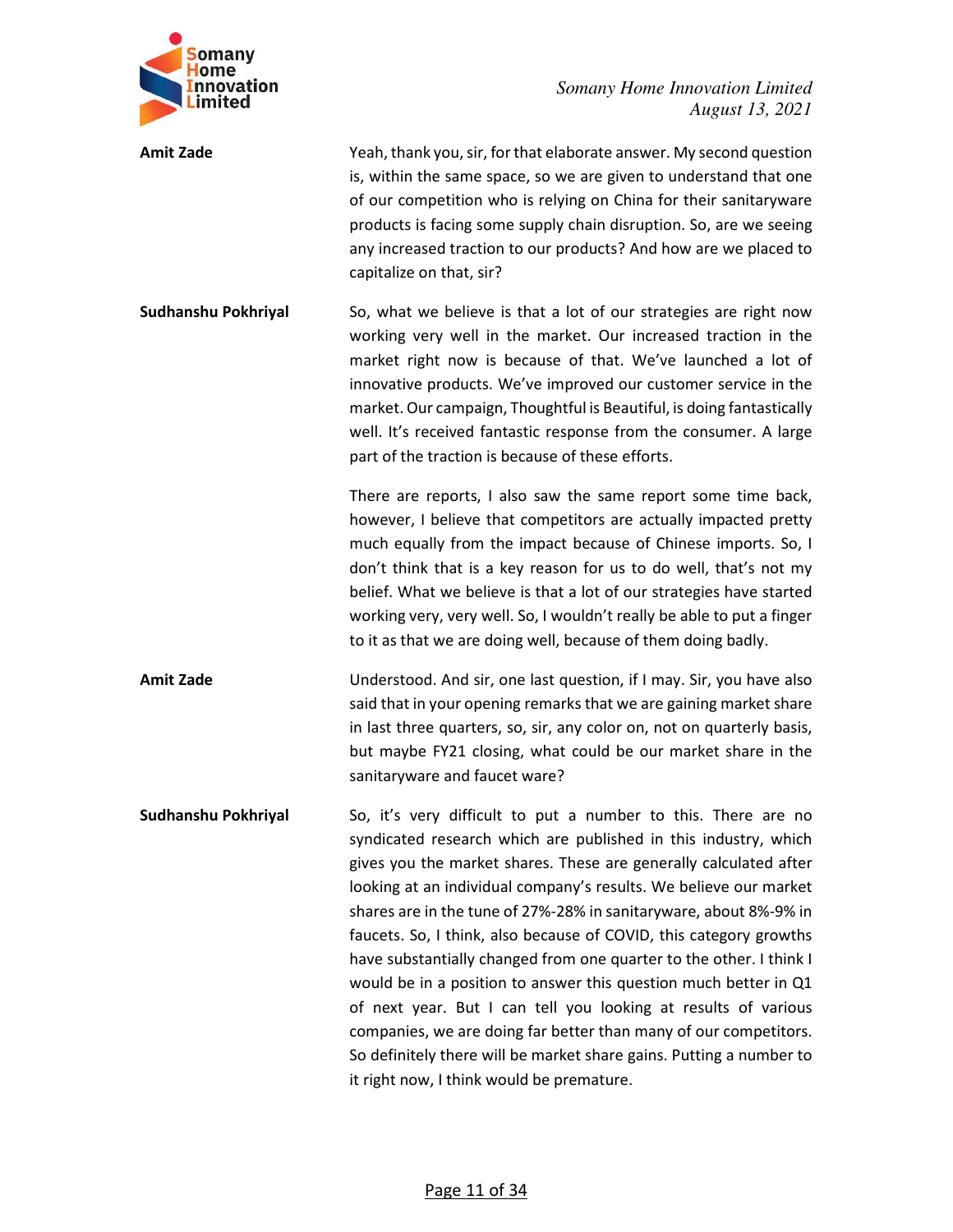

| <b>Amit Zade</b>    | Okay, sir. Thank you. Thanks for the opportunity, sir, and all the<br>best.                                                                                                                                                                                                                                                                                                                                                                                                                                                                |
|---------------------|--------------------------------------------------------------------------------------------------------------------------------------------------------------------------------------------------------------------------------------------------------------------------------------------------------------------------------------------------------------------------------------------------------------------------------------------------------------------------------------------------------------------------------------------|
| Sudhanshu Pokhriyal | Thank you. Thank you.                                                                                                                                                                                                                                                                                                                                                                                                                                                                                                                      |
| <b>Kenin Jain</b>   | Thanks, Amit. We have Nikhil Gada. Can you unmute yourself?                                                                                                                                                                                                                                                                                                                                                                                                                                                                                |
| <b>Nikhil Gada</b>  | Yeah. Hi, sir. Thanks for the opportunity. So my first question is,<br>when I look at our gross margin, sir, for Q1 FY22 and I compare it<br>with Q1 FY21 and even Q1 FY20, we've still done decently on the<br>gross margin level. But we are seeing a very sharp increase in<br>employee expenses. Any specific reason, have we given some<br>salary hikes or we have added new people in the system? Can you<br>help me on that, please?                                                                                                |
| Sandeep Sikka       | If you see, definitely there are some rise, the salary hikes, because<br>last year the hikes didn't happen because of the COVID thing, but<br>we have done hikes as per the industry standards in those range.<br>But apart from it, if we see the bigger chunk of an employee<br>percentage you will see, it is definitely on account of the lower<br>sales. When you have lower sales because of the COVID, salaries<br>keep paying on, so on an overall basis the percentages, they<br>increase. Nikhil, have I answered your question? |
| <b>Kenin Jain</b>   | Nikhil, are you there? I think we have lost him.                                                                                                                                                                                                                                                                                                                                                                                                                                                                                           |
| <b>Nikhil Gada</b>  | Hello.                                                                                                                                                                                                                                                                                                                                                                                                                                                                                                                                     |
| <b>Kenin Jain</b>   | Yeah, Nikhil.                                                                                                                                                                                                                                                                                                                                                                                                                                                                                                                              |
| <b>Nikhil Gada</b>  | Sorry, sir. I just lost the audio. I did not get the answer. Can you<br>please repeat it?                                                                                                                                                                                                                                                                                                                                                                                                                                                  |
| Sandeep Sikka       | So, you had two questions. One, was there any increase in the<br>salary hike? So there was some salary hike which has been given<br>across the company because last year our employees didn't get any<br>hike and last one, due to amount of loss of sales due to the COVID,<br>the employee cost as a percentage to overall sales look higher.<br>These are the two reasons, which I can explain to you.                                                                                                                                  |
| <b>Nikhil Gada</b>  | Got it, sir. In this, specifically in building materials, so some time<br>back we had uploaded a presentation where we had mentioned<br>that, we are planning to launch a separate vertical for faucets. So,<br>just wanted to understand what is the strategy over here and why                                                                                                                                                                                                                                                           |

# Page 12 of 34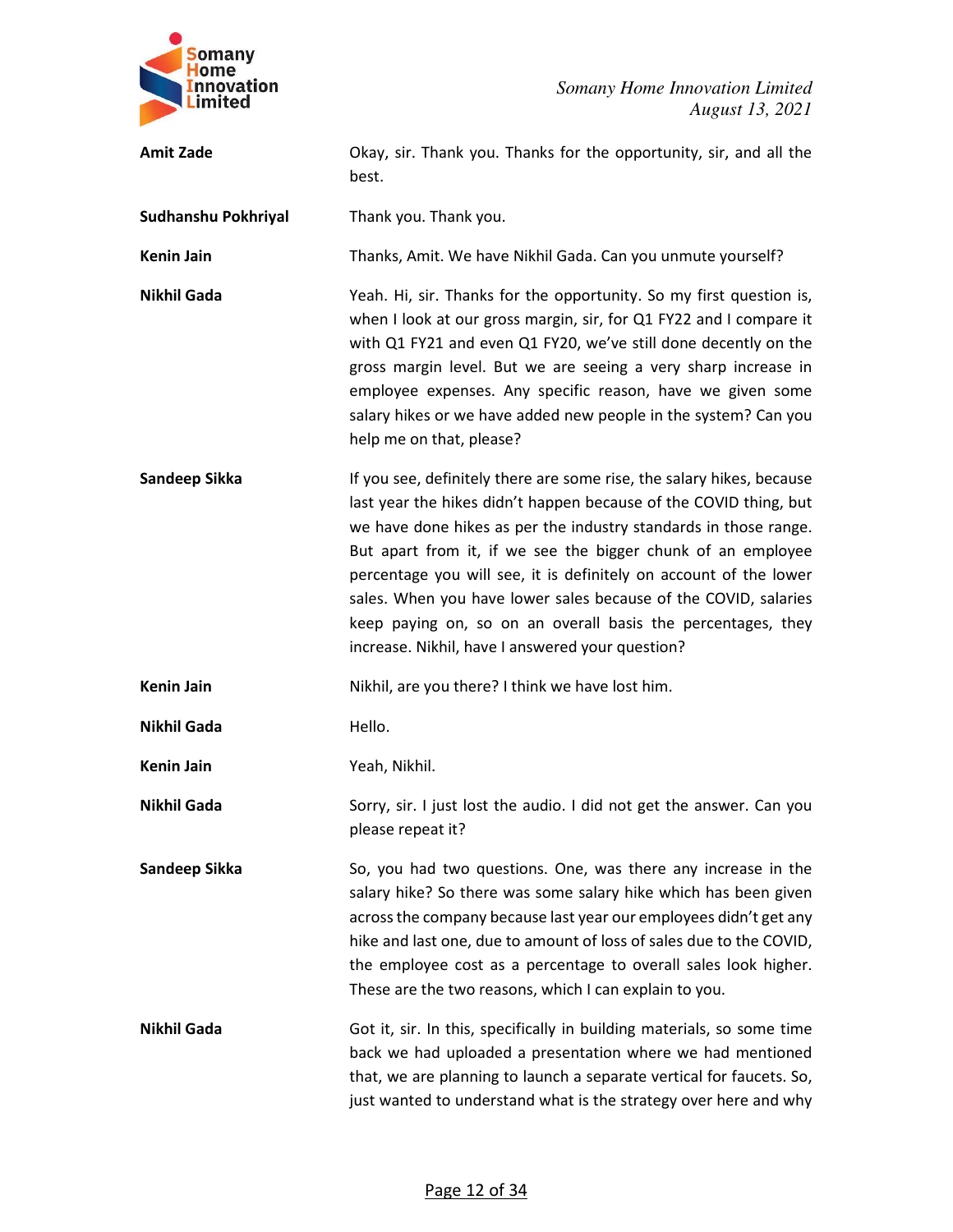

the specific reason to separately launch of vertical, just wanted to get your mind share on it.

- **Sandeep Sikka** If you see sanitaryware is almost a ₹4500 crore market, faucet is touching around ₹9000 crore market. We have seen that when you verticalize a particular thing, the deeper focus comes into the play and once the deeper focus is there, the growth element starts playing into the whole picture and with the incentivization of people, incentivization of the teams do help us to achieve faster growth into the market.
- **Nikhil Gada** So are we trying to say that we will have a separate distribution team and a separate branding and completely separate business?

**Sandeep Sikka No, no, these are only a part of verticalization is there. The back** end team, they all report to Mr. Sudhanshu. So, internally they were already segmented, we have put in more focus into it. Mr. Sudhanshu is leading the overall team there and everything reports into him only.

- **Sudhanshu Pokhriyal** I can add to this. What we actually do is, I mean all our backend, all the brands are all common. It's just that faucet by nature is a more distribution led product in comparison to sanitaryware, which is largely a dealer led product. So, if you want distributors, to make a significant progress in this, we wanted to have a separate team, a separate vertical of distributors for faucet and that's what we have done.
- **Nikhil Gada Got it, sir.**
- **Sudhanshu Pokhriyal** Everything else is common, yeah.

**Kenin Jain Next we have Mr. Chetan Gindodia.** 

**Chetan Gindodia** Hello, sir. Thank you for the opportunity. Sir, my question primarily is with respect to what are the trends that we are seeing with respect to overall demand in the building material segment, especially in the month of June and July now. So, in July, have we reached back to the March and April levels and how do you see the building material segment growth over FY22?

#### Page 13 of 34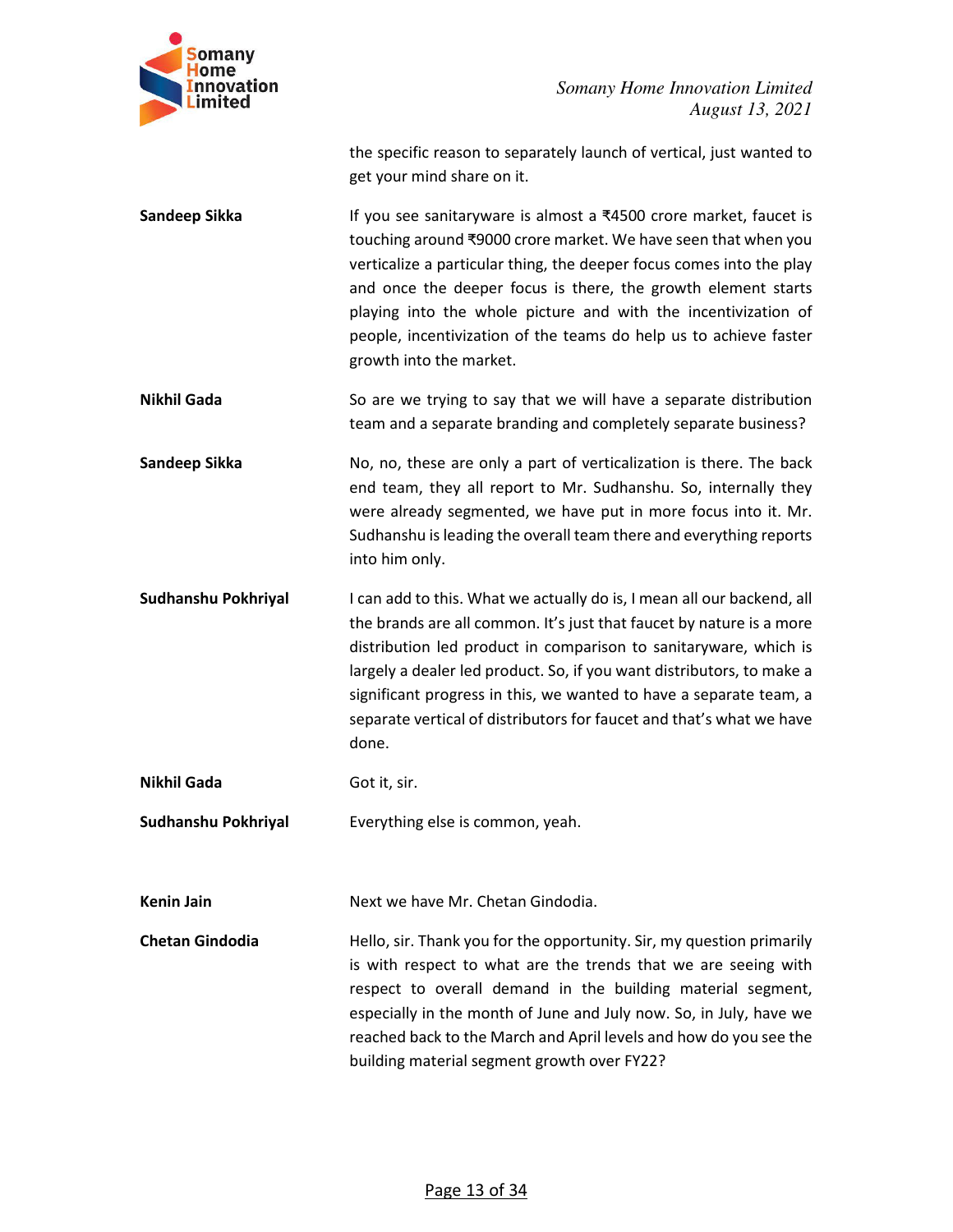

**Sandeep Sikka** Yes, I'll request Mr. Sudhanshu and Mr. Rajesh Pajnoo, if you can address. This is a market related question. I think you're the best guys to answer this.

**Sudhanshu Pokhriyal** So, I request Mr. Pajnoo, maybe you can take it first.

**Rajesh Pajnoo** Yeah, that's fine. See, there is traction and market has, particularly in June and July, they have started coming back to their normal course and it seems that especially with how we are looking at it is like Q3 and Q4 are going to be too good and too promising. The demand is going to be there, the projects are going to get completed and new projects are going to come there in the market, which have already been launched. So, we see that if nothing unforeseen comes in the way, we think the third and fourth quarter are going to be as good as they were in the previous year. Sudhanshu?

**Sudhanshu Pokhriyal** Yeah, I totally echo what Mr. Pajnoo is saying. But for of course, the impact, if at all of the third wave, if it comes, of course there's so much of news around that. Yeah, but for that, I think you're seeing steady demand and we will be back to pre-second wave numbers, if these averages continues, of course.

**Chetan Gindodia** Whether July is basically… are you saying July is back to what it was in month of March.

**Sudhanshu Pokhriyal So, the demand, like I said we are going back to pre-COVID levels,** yes.

**Chetan Gindodia** Okay. You're already seeing it going back to pre-COVID, okay.

**Sudhanshu Pokhriyal** Yeah, we are going very close to pre-COVID levels. Yeah.

**Chetan Gindodia** And, the same thing for consumer business as well?

**Rakesh Kaul** Yeah, hi, Chetan. Yeah, as far as the Consumer Appliances business is concerned, we are seeing a turnaround from the later part of the June month because overall the consumer facing businesses also got impacted, e-commerce as well, which has become a major significant contributor primarily because of non-delivery of nonessential items because of the state-wise lockdowns. Having said that, we were looking at July in certain categories, we are seeing a huge demand recovering back to the levels of definitely of around January, February, for sure, in the month of July.

#### Page 14 of 34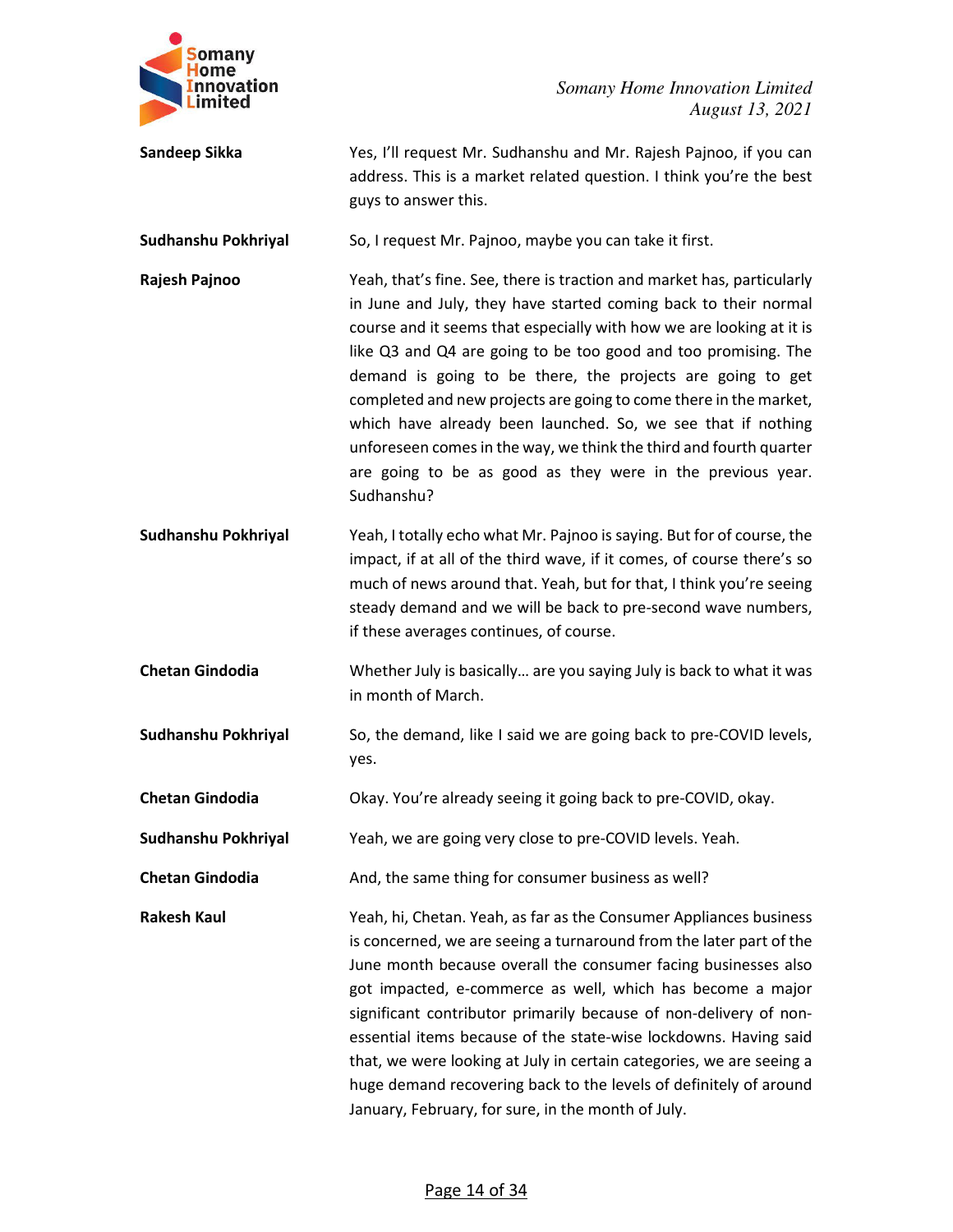

**Chetan Gindodia** January, February. So basically, when you say January, February and not March, basically –

**Rakesh Kaul** No, no, when I say January, February, I meant Q4.

**Chetan Gindodia** Okay. Okay. So things are coming back to normal, early trends.

**Rakesh Kaul** There is so much of uncertainty around what is exactly the normal. But what I can say is that the demand is looking at the businesses looking back to the quarter before levels, that's what I can say. It's very difficult to say whether it's all normal, because as we are sensing around us, there is still a lot of fear around in the minds of the consumer for shopping out. Those fears are still there. So, I wouldn't say that things will return back to normal but the business is looking up in a different fashion. We, as businesses, have also customized ourselves to reaching out to consumers in a different fashion, whether it is through D2C channels or whether it was through the alternate channel route or the omni-channel route. So, we have also devised and customized our way of approach how to reach our consumers in a different manner and not just depend purely on when the shops are going to open full throttle and we achieve our pre-COVID level of business.

**Chetan Gindodia** My second question is at the company level, what is the total raw material cost increase? And what is the percentage price increase? I'm taking on a blended basis because there are too many segments, so I'm not asking segment wise, I'm saying at the company level. And in the second quarter, do we see full impact of the price increase and therefore, as you go back to fourth quarter levels in terms of revenue, whether we should assume EBITDA margins and profitability also coming back to fourth quarter or better?

**Sandeep Sikka In terms of the overall increase in the input, raw material prices,** and I'm talking basic raw material prices, like for pipes, it's the PVC resin; for faucet, it is brass, and also the fact that when we talk consumer product, we use plastic, steel, copper everything. On an average price hike, we can assume is somewhere around 30% as such, a part of it is passed on. And when I say 30% is a blended rate on an approximation basis, because then the weights also have to be assigned to each other, and this is year-on-year basis. And a lot of it has been recovered. I will say that some part of the recovery

#### Page 15 of 34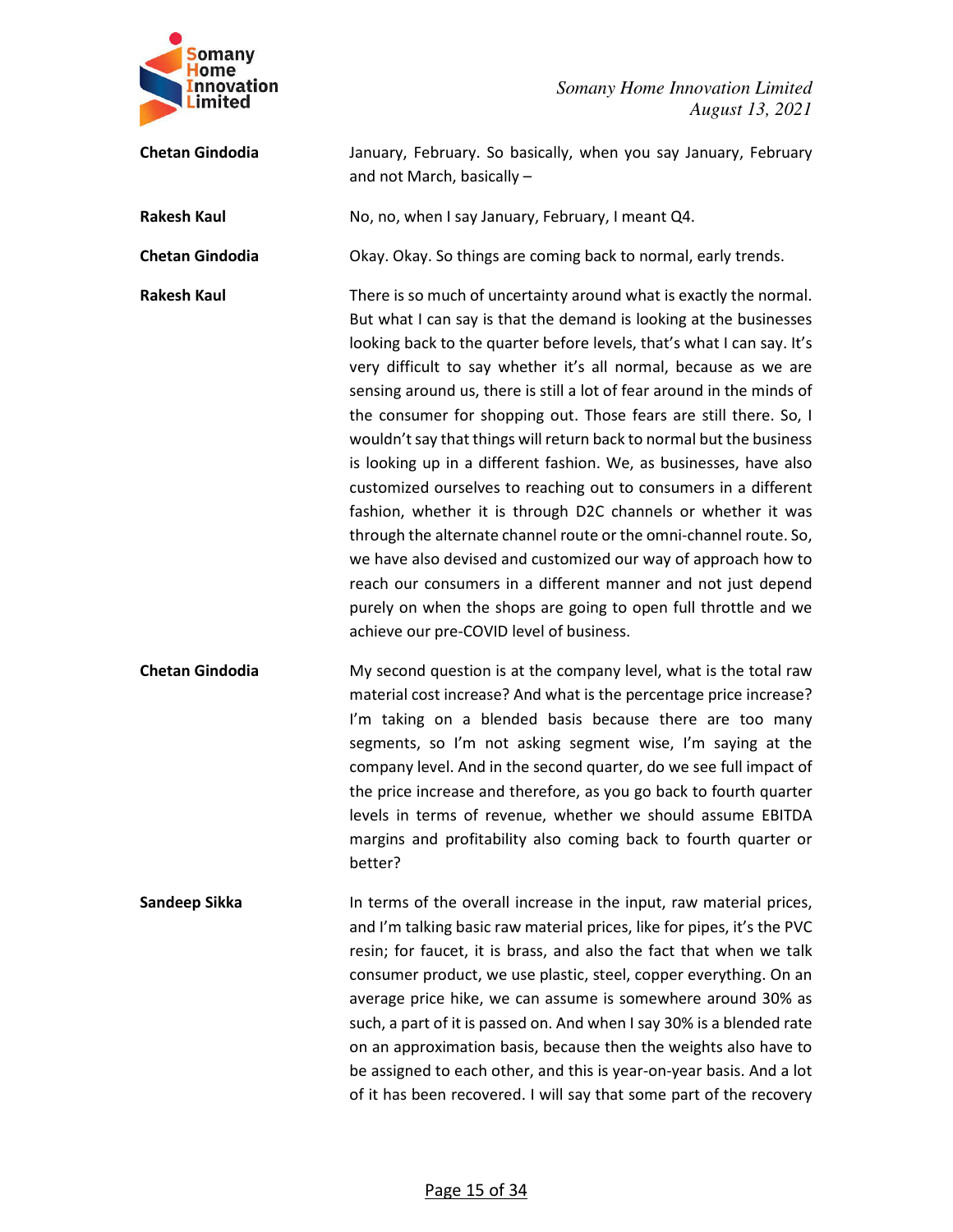

will still happen in Q2 and because prices are still firming up as such. These are the ranges I can advise you today on this, but these are ballpark numbers.

**Chetan Gindodia** Great, sir. Thank you, sir. I'll come back in queue.

**Kenin Jain 1988 18 Next we have Mr. Dixit Doshi.** 

**Dixit Doshi** Yeah, can you hear me?

Sandeep Sikka Yeah, please.

**Dixit Doshi Thanks for the opportunity. Just one question from my side, this** Water Heater business we have transferred in slump sale basis to subsidiary. So, let's say last year, full year, our consumer business was ₹455 crore, so how much was this water business contributed in that sales?

**Sandeep Sikka** So broadly, I can answer your question in percentage, so if you net out water heater last year against this year, because this Q1 didn't had the water heater, so our consumer products business, which in the results, you see a growth of 50% that should be somewhere around 65%-66%.

**Dixit Doshi C** Chay. And this JV will only manufacture or they will only do the sales part?

**Sandeep Sikka** They will do the full business manufacturing as well as sales. Apart from it, since the JV is with Groupe Atlantic, which is one of the very large French companies, they have their other bouquet of products, which we will introduce into India and not only that, we have now rights to sell our products into various SAARC countries that also increases and enhances our opportunity in the international markets.

**Dixit Doshi COVID 19.1 COVID COVID EXAMPLE 10.0 COVID COVID things settles down,** let's say, two, three quarters down the line, what could be the steady-state EBIT margin at least in consumer and building product, if you can mention?

**Sandeep Sikka** If you see on a Q3, Q4 basis, our consolidated EBIT margins, they were in a range of somewhere around a 10%-11%. We have given a guidance that this will further enhance over a period of time going

#### Page 16 of 34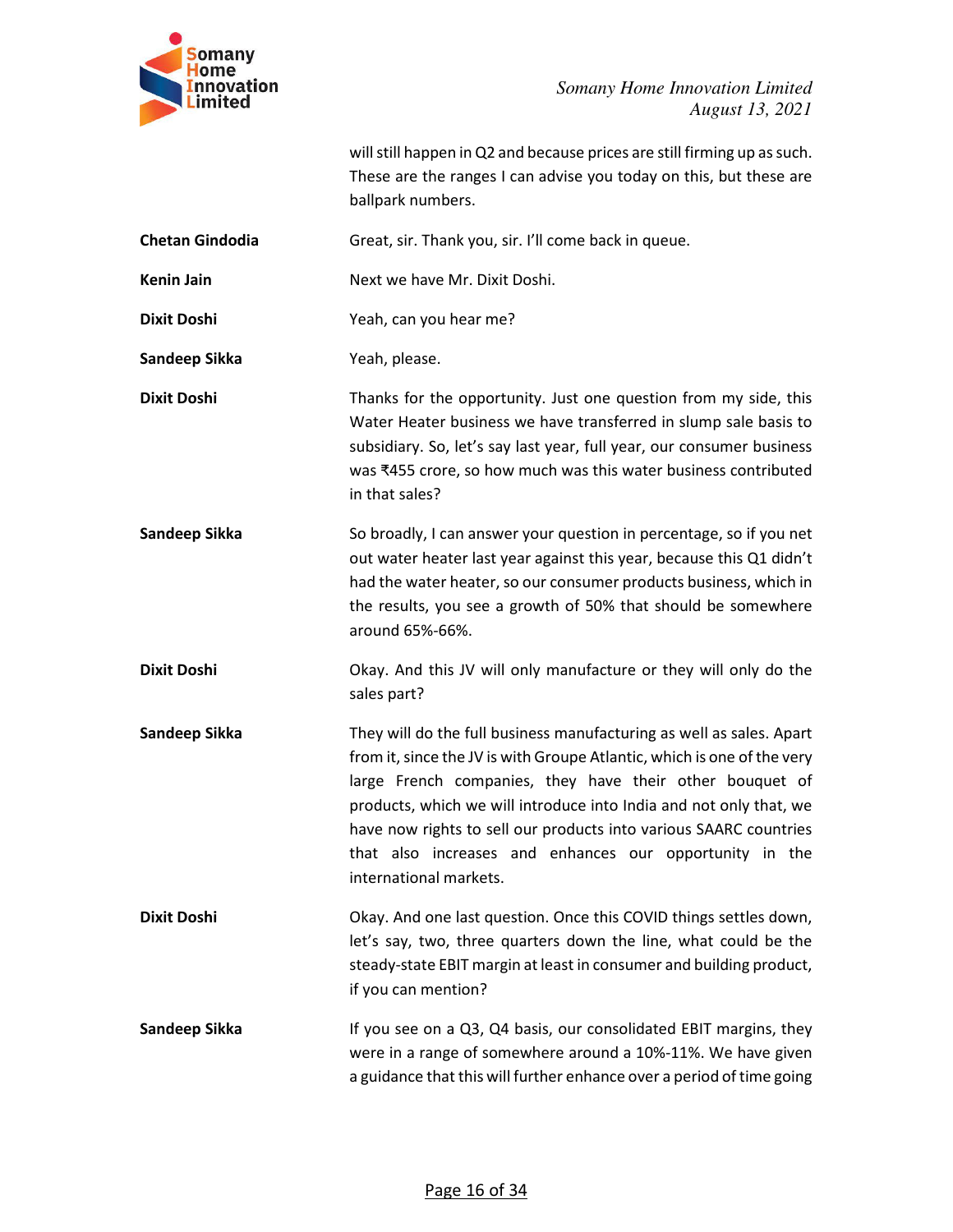

forward. We have given that EBITDA margins in a range of around 15% on an overall product portfolio in three to four years' time.

**Kenin Jain** Now, we have next in line Mr. Pritesh Chheda. Hi, Pritesh.

**Pritesh Chheda Hello, sir. So, I have one question on aspirationally we wanted to** control or bring down the working capital cycle. Now, with so many vertical heads, and each having its own demand, how do you foresee reduction in working capital cycle and who should be entrusted with the job of making sure that the working capital cycle aggregate at the company level reduces.

**Sandeep Sikka** These are three distinct verticals inside the organization because that is one key mantra, which we have learned for growth. If you see the success of our pipes, if you see the success of our consumer products in the market, because it is a separate verticalization. The inventory of one division has nothing to do actually with the inventory of the other division. Each of the businesses have their own set of targets in terms of bringing it down. In the month of March, we were having an average net working capital cycle of around 100-105 days, which we have given a guidance in the next two years, we are targeting that we should be able to bring down by 15%-20%. A part of the businesses are our growth businesses wherein the focus today is more on the growth side because we don't want to lose our sales just by optimizing the inventory.

> I understand that, at the same time, we have to be optimized. The focus is there, and each business has a focus. It consolidates at a group level also in terms of consolidation, but each of the businesses work along very closely with respective support departments so that they optimize the inventory. But despite this inventories, and the receivables which we have, as we are growing substantially, our ROCEs, as I told you in March quarter, although this quarter is not comparable in the right context because of the COVID thing, was 40% plus.

| <b>Pritesh Chheda</b> | But at the aggregate so $-$                                                                                                           |
|-----------------------|---------------------------------------------------------------------------------------------------------------------------------------|
| Sandeep Sikka         | Yeah, that is aggregate, I'm telling you.                                                                                             |
| <b>Pritesh Chheda</b> | So my question was actually on the working capital only. When you<br>say that few businesses are in growth mode, this has always been |

#### Page 17 of 34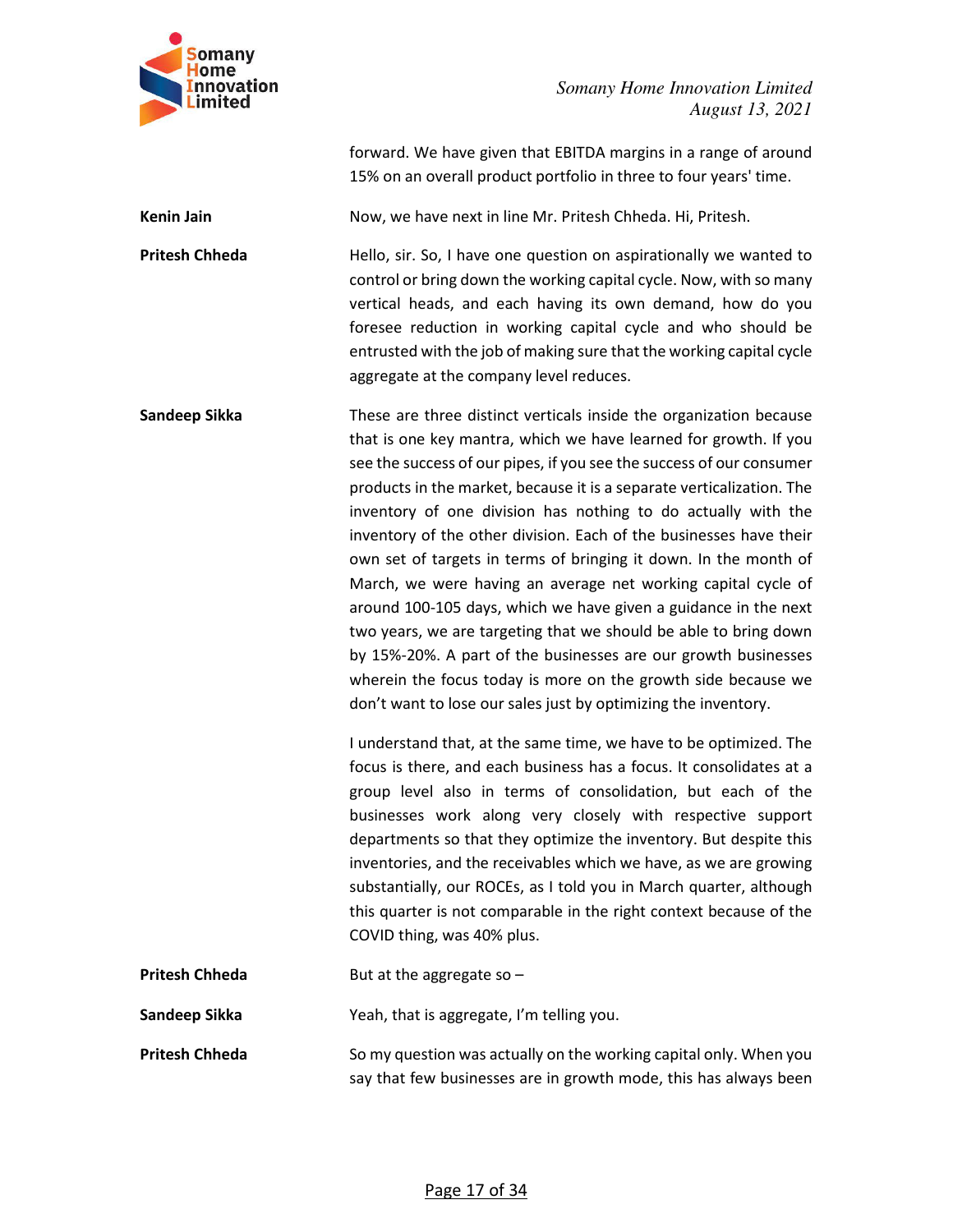

the case with our company for so long. So we have been continuously adding verticals of products.

**Sandeep Sikka** Yeah, yeah.

**Pritesh Chheda** If that's the case then, the 15%-20% reduction in working capital is at the company level after factoring your growth aspiration, or you would have a situation where eventually you might think through that, okay, I am growing, so there's no need to reduce the working capital. So, communication to shareholder is at aggregate, including all the growth aspirations that you have.

**Sandeep Sikka** Yes. when we are making a communication to the market, it's on a consolidated basis.

**Pritesh Chheda Okay.** 

**Sandeep Sikka** But if you see, I'll answer your question in different manner. Let's say, if we are growing at 40%, like consumer business, so historically, the CAGR for last two to three years has been 35%, pipes has grown substantially given the small base, now it has become a critical mass, so their growth rate has been even 60%- 70% plus. We lost some markets on BPD but now the recovery for the last two quarters has been pretty good. So, it's not a single lever that the focus is only on inventory reduction. You can reduce the inventory any day, any time, but the first focus is improving the sales, improving the growth. But at the same time, we try to control and see on a day to day basis how the inventories can also be optimized. That is why we are not giving an aggressive target to the market on an overall basis and this is spread out over next two years, actually. We're not saying that we will do everything in next quarters or something.

**Pritesh Chhed My second question is on the sanitaryware side, there few players** have talked about supply issues. Maybe they will be importing as well. So, are we facing any supply issue and how is our supply situation or structure set, how much is in-house manufacturing for us and how much is outsourced, and do we import anything?

**Sandeep Sikka** Sudhanshu, may I request you please.

**Sudhanshu Pokhriyal** Yeah, so we buy 70% of our sanitaryware from HSIL and about 20 odd percent -- in the previous years, 21 odd percent was coming

#### Page 18 of 34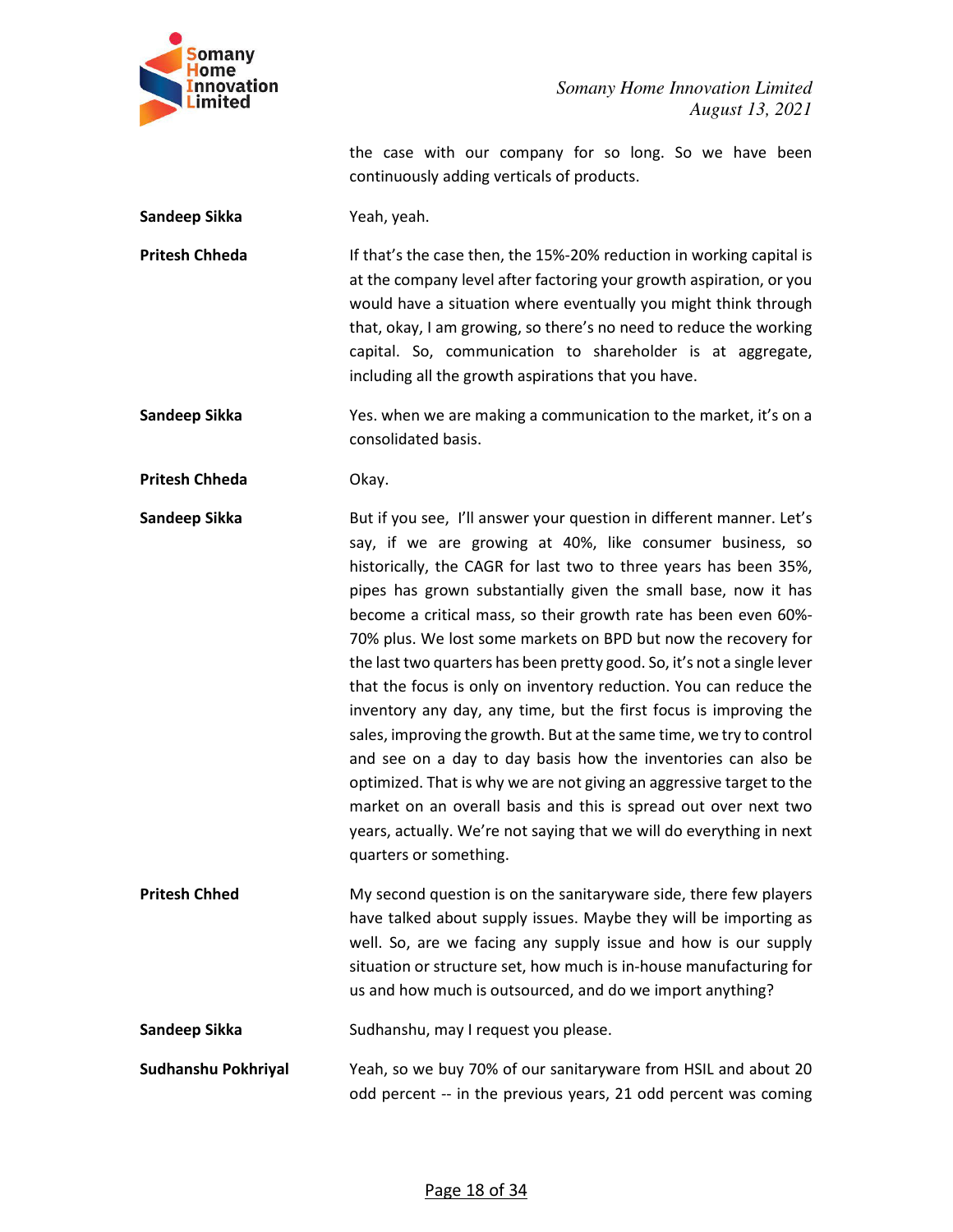

from China, and about 9 odd percent from domestic suppliers of sanitary ware. As we've seen some unprecedented price increases from China, also because of tripling of ocean freight and there was a lot of uncertainty around our imports during the COVID period from China, so as a conscious strategy, we reduced our dependence on China and it's actually come down by nearly 6% to 7% in the last, I would say, five to six months. So our contribution of Chinese imports in our total business is less than 12%-13%, as we speak.

And we got delayed deliveries from China, but we got our deliveries. So, we had our issues in the earlier part of the quarter but in the later part of the quarter, around June, we got most of our deliveries. Thankfully, in May, anyway, we had a lockdown, so we did not really face that impact in a big way. So, to answer your question, yes, there were issues for us as well, but we were able to mitigate it, also, because of the fact that we got our deliveries in the month of June. There are hardly any major supply issues in the domestically procured or supplies because of HSIL supplies. So largely, I won't say we are like 100% okay, but we are 95% there, so just to answer your question.

**Pritesh Chheda And where are we on the lost market share on the sanitaryware** side? How are we looking at gaining it all?

**Sudhanshu Pokhriyal** Like we said, we have now for the last three quarters been growing faster than all our major competitors in sanitaryware business, and we've been able to do that because of a whole host of changes, which we've brought about. We're focusing a lot on innovation, innovative products. We've corrected our pricing in the market. Our schemes, the way we go to the market to our dealers, the way we settle their claims, the way we have been servicing them in terms of the commercial hygiene with the dealers, in terms of their product deliveries, OTIFs, On Time in Full, in terms of the orders, which they place. So, every single operational parameter for us has improved significantly in the last three quarters. And in my view, all these things combined have really helped us in terms of beating the market in sanitaryware and also in faucet business all the competitors, in both the businesses, in the last three quarters. And I mean, God willing, we would be in a position to do that in subsequent quarters as well.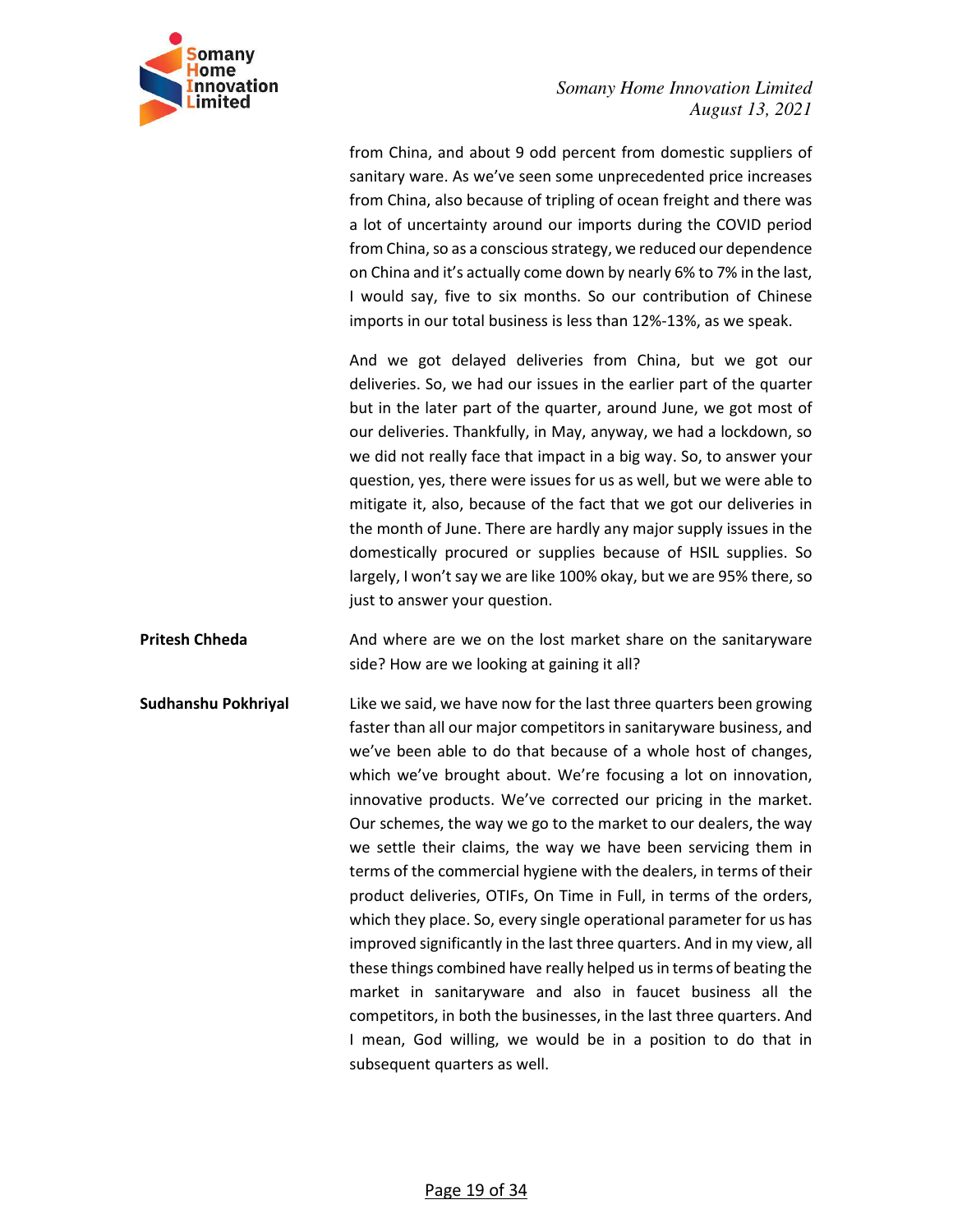

**Pritesh Chheda** My last question is, at the business model front, since last few quarters, we are talking about scale increase at the company, total company level and corresponding operating leverage followed by margin expansion. Is there any change there on the path, any hiccups or challenge in achieving that path, as an aggregated company? And I usually get worried because our aggregated company is then subparts into for three or four different vertical, and I always get worried out three or four different verticals might have their need, which might jeopardize the aggregate company level path, so, processes.

**Sandeep Sikka** If you see, in an overall business today, there are three focused businesses and each of this business has a historical trajectory of growth. Although, Mr. Sudhanshu has talked about our sanitaryware and faucets also coming back because we're beating the market. Based on the current market situation, we don't feel there are hiccups today, but definitely with wave three something or other situation happens. May I request others to please, take it on mute please. Rajesh Ravi. Mr. Rajesh Ravi, please, if you can take it on mute please. Yeah, thank you, please. We are confident that the path is right, we have given a guidance to market which has been well communicated, both in terms of the margin expansion, both in terms of this. And if you see, historically whatever we spoke about, I'm not saying last one year or you can check our old records also from what we have spoken, the directionality of what we are doing and the directionality of what we have been speaking is almost the same. Only thing is that some parts of the businesses have got delayed due to the COVID impact. We lost on turnover last year. We lost some turnover this year. But other than this, actually, we are walking on the path and it's a well-defined path.

**Pritesh Chheda Change Changes** Okay. Thank you and all the best to you gentlemen. Thank you very much.

**Gavin Desa We take the next question from Deepak.** 

**Deepak** Yeah, thank you very much, sir, for the opportunity. Sir, I just wanted to understand like over the next two years, how do you see the revenue scale up in terms of maybe CAGR and some sort of aspirational margins? I understand you said 15% over the next three to four year, so something on next two years that you can throw some light? Yeah, that would be helpful. That is my question.

#### Page 20 of 34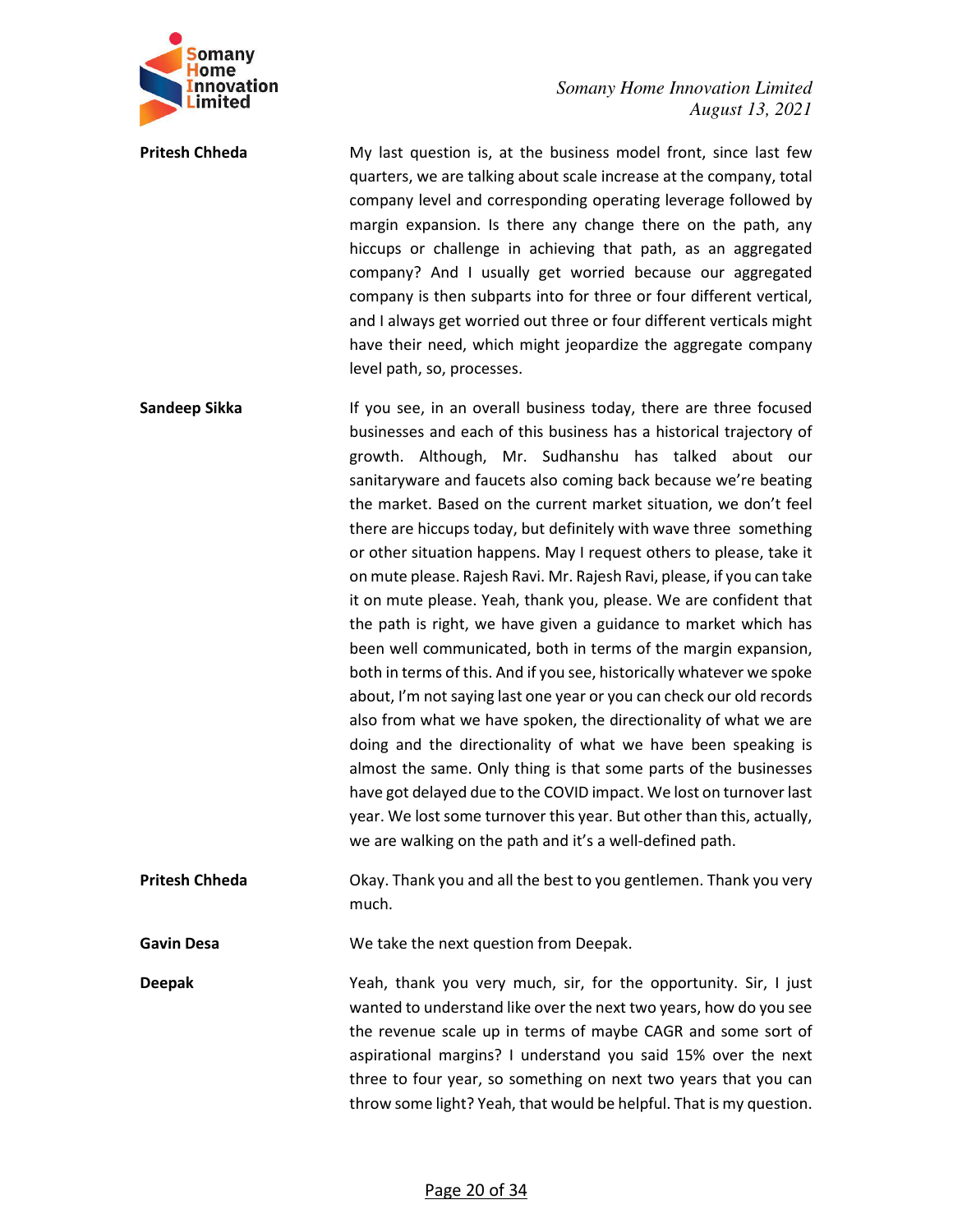

**Sandeep Sikka** This is a journey. Like if you see our EBITDA margins, consolidated EBITDA margin in Q3 and Q4, Q3 was somewhere around 11%, Q4 again 11.5%. And on a call, we have said that if the situation is normal, our margins should remain in this trend. There can be some flip on, flip offs due to the price changes, input raw material price changes and then delay in the pass on. But we internally working on various efficiencies, we are working on product mixes so that new product introductions like in consumer we had talked about the IoT products, and we expect the share of IoT products to increase, operating leverage we have spoken about, so that is a journey. And overall, in terms of how and where we are about to reach in four years, that guidance also is there in the market. If you see historically, I've also given a guidance in a sense that the historical track record of consumer business has been somewhere around 30%-35% CAGR over the last two to three years. Pipes have shown a growth. Now building product is also giving a growth. So, we feel that on an overall basis, on an all-company level, in next two years, we should have a CAGR of 20% plus based on the current market conditions. **Deepak** Yeah, fair enough. And in terms of margins that you explained now, 15% in the next three to four years and maybe currently 11%-11.5% when situation normalizes, so next two years, maybe, somewhere in between 12%-13%? **Sandeep Sikka** Yes, it is not that all of a sudden, we'll have 11% to 15%. **Deepak** Correct. **Sandeep Sikka** 50, margins will keep expanding half percent on a quarter to quarter or 1% depending on how the market behaves but this is our directionality. And this is what the whole organization is working towards. **Deepak** That's quite helpful. And that's it from my side. All the very best. **Gavin Desa** Next, we have Sonal Minhas. Can you unmute and ask your question please? **Sonal Minhas** Hi, sir. This is Sonal Minhas. Can you hear me? **Sandeep Sikka Yeah.**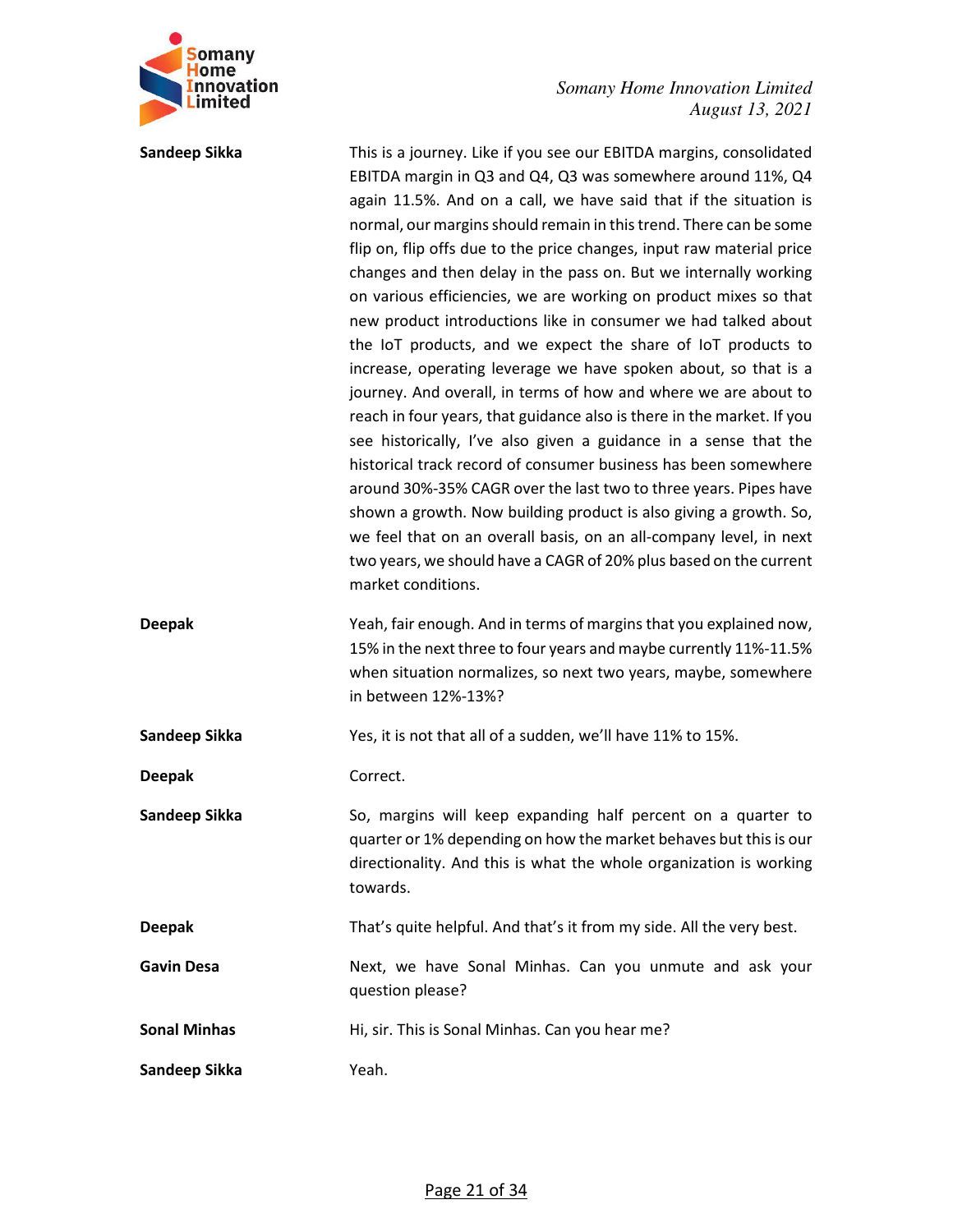

**Sonal Minhas** Yeah. Sir, directionally just wanted to understand like between the two businesses, the building products and the consumer, what is it we can actually aspire to achieve our EBIT margins in a steady state? And I have seen the business, the building product business, when it was a merged entity. Back then we were roughly around 16%-17% of EBIT margins for the building product business, so where should we be now because we are parking some margins in the manufacturing business. Correct me, sir, if I'm wrong there. That's one. And the second thing is on the consumer business, where if we are, let's say, hitting, at what top line, we should actually see margins stabilizing and what should be those margins?

**Sandeep Sikka First question is on the building products, which is more on** sanitaryware and faucets, I understand that. On a pre-demerger basis when we were part of HSIL, the consolidated EBITDA margins were somewhere around 20%, EBIT margins were slightly down. So, what we leave as a part of our contract from an outsourcing is ranging between 4%-4.5% on an EBIT level basis to HSIL. But, as we build the volume, the operating leverage does come into play, which will lead to the efficiencies both, on the employee cost, on the marketing efforts, which we do the supply chain cost. There we will be unlocking -- I'm not saying unlocking of 2% on a single head, so we have different cost heads, even a quarter percent, half percent in each one of them. It will lead to a substantial value addition on the bottom line.

> As far as the answer to your questions on the consumer side is concerned, so consumer business got into a fairly good position in Q3-Q4. They had a good EBITDA margin and EBIT margins ranging somewhere between 8%-9%. Again, the buildup, the business has not fully been scaled. And also the fact that in March quarter also, we lost some air cooler turnover due to the COVID, which was there in Maharashtra and other places. So we feel when we have given a broader guidance of EBITDA on an overall 14%-15% in next three to four years, so we see that 2%-3% margin expansion happening on the consumer side also from the normalized situation.

**Sonal Minhas** Got it, sir. And, sir, just seeing the way things are right now, forget how COVID would be, the guidance that you've given for growth for the next one or two years is 20%, if I may just reiterate that

#### Page 22 of 34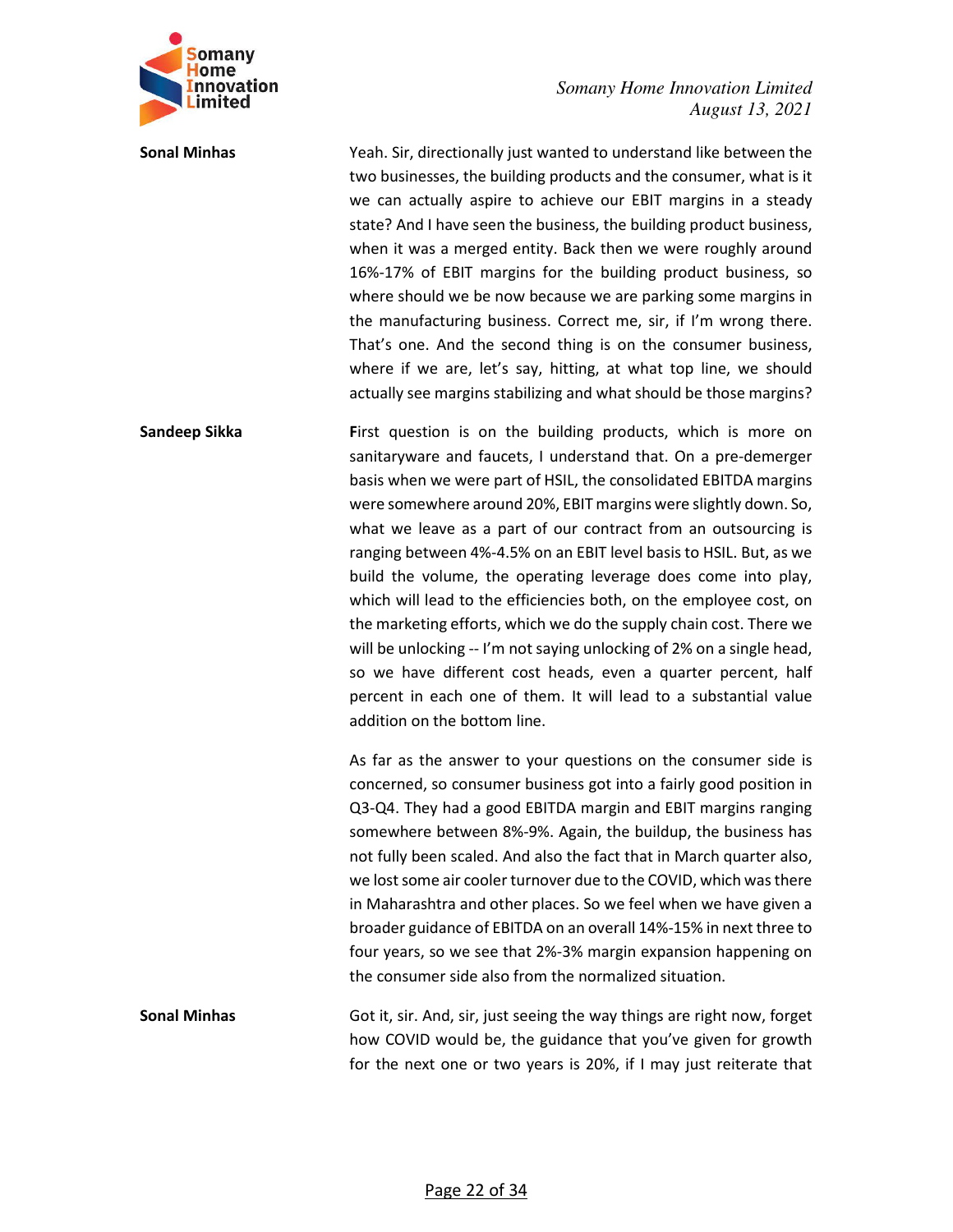

would summarize to the previous person who was asking the question, just want to clarify that.

**Sandeep Sikka** 20% plus.

**Sonal Minhas** 20% plus CAGR, this is what you'd basically do?

**Sandeep Sikka** 20%, over next two years, two and a half years.

**Sonal Minhas** Okay. If I may just sneak in another question, if I'm allowed to.

**Sandeep Sikka** Yeah, please.

**Sonal Minhas** Sir, wanted to understand, basically, what would we be aspiring from the JV? And I don't think so that is going to hit your top line because of, I don't know shareholding, but from a very simple strategic perspective that what's the business plan for that business like, for, maybe, next one or two years? If you could just summarize, maybe one or two bullets there that would be helpful.

**Sandeep Sikka** I'll answer the first part of the question in a different manner and then I request Mr. Rakesh Kaul actually who runs this business to answer your second part, how the objectives of the business are going forward. If you see on consumer product, we developed this business right from 2015. Then we did an EBITDA level investment in three, four years of somewhere ranging between around ₹55 crores-60 crores. The first part is that by unlocking the value we have brought back the value onto the platform, given the fact that there is a substantial upside in terms of the valuation of the business when we did a JV versus what we had initially invested into it.

> So, we got a good valuation and now we are redeploying that valuation to set up those facilities so that next level of valuation can be worked on, or we can work on building the business further stronger with bigger margins. That was a broader objective of doing this JV because we feel that once this JV starts production and achieves a particular size, there will be definitely expansion of gross margins in this business, and this will further lead to a very healthy product portfolio because there are other products in the portfolio of Groupe Atlantic which now we can introduce into India. Rakesh, although this was very short from my side, would you like to extend this please.

> > Page 23 of 34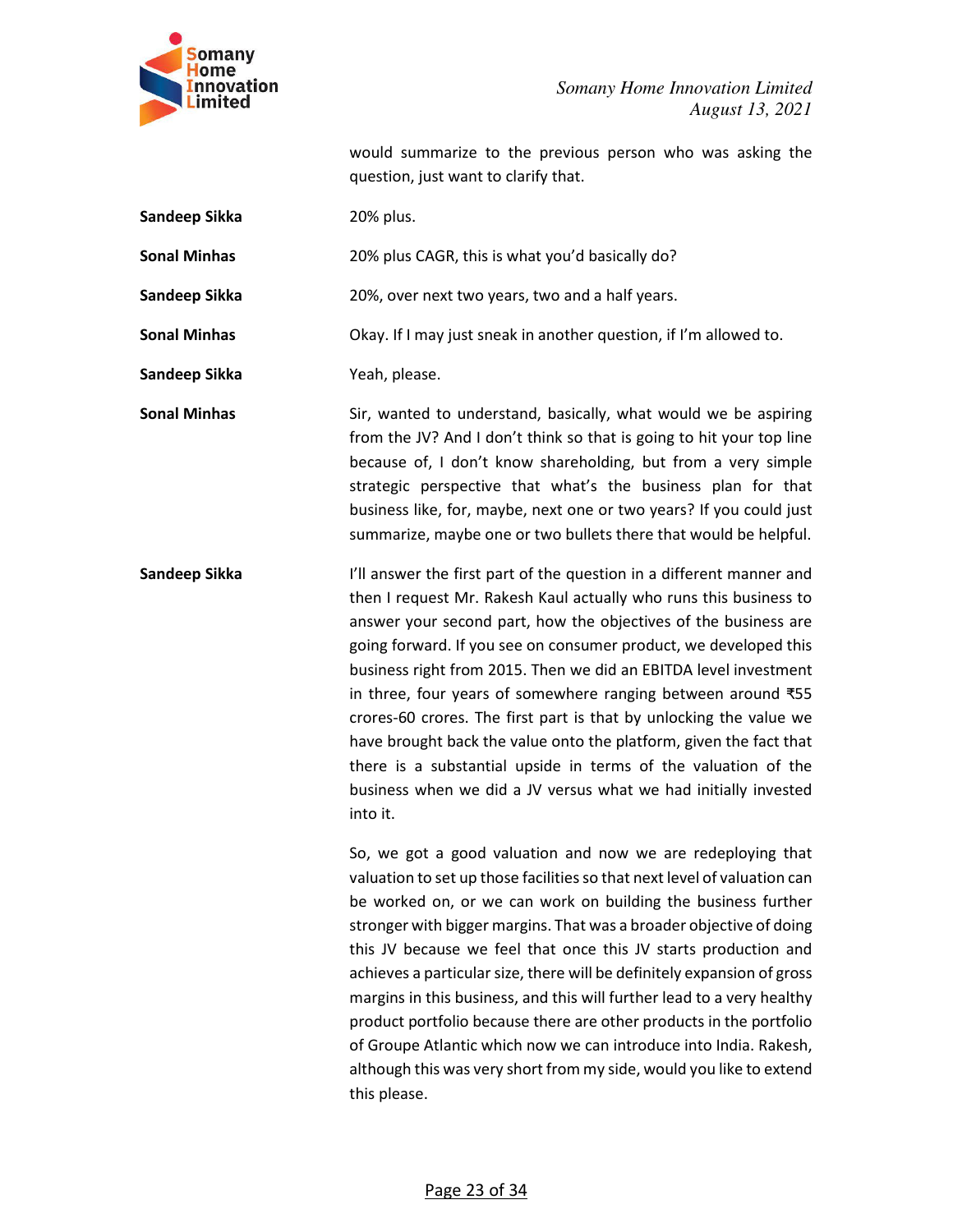

**Rakesh Kaul** Yeah, thanks, Mr. Sikka. So, yes, primarily when we moved into the JV with water heating business as Mr. Sikka has pointed out, the other categories, which are going to be a part of this JV is obviously going to be an electrical heating, and we have some very, very superior products in electrical heating from our partner. We have also recently introduced very high-end energy efficient heat pumps, for which the market in India is significantly increasing, because of better energy efficiency and not having water heaters in each of your individual bathrooms. And that's also this market, which we are looking up to with a lot of comfort because we believe that we have our strengths in those channels to reach out to.

> As far as the business plan and the objectives are concerned, I think the primary focus in this category has been or for that matter for all the consumer appliances category is that we want to be among the top three to four players within seven to eight years of the launch of that category. An ambitious plan, given the fact that the leaders in the top three currently in each of these categories are players which have taken them three decades or two decades – sorry, even 20 odd years to reach to that level. The GFK report of 2021 says that we are in the top six in water heaters with volume, giving us an approximate market share of 7%. We believe in the next four to five years, our target is to be among the top three players to be in strong number three or number two player and achieve a stable state market share of between 13%-14%. So that's what we're looking in the next four or five years.

> And also expanding our margins, at the same time through our inhouse facility, which will come out in Hyderabad in the next 14 months and also stabilizing our product and innovation on IoT and innovation on connected appliances, smart plugs, which will set us apart from the competition. We believe there's a significant upside to this business in the coming years, given the fact that we have a strong partner with a strong technological background as well. I hope that answers your question.

> just wanted to understand, sir, you mentioned that you would like

| Sonal Minhas    | Yes, that's it. Thank you. Thanks a lot.                             |
|-----------------|----------------------------------------------------------------------|
| Gavin Desa      | Thank you. The next question we will take from Shrey.                |
| <b>Shreyans</b> | Hi, thanks for the opportunity. So, this is Shreyans from Quest. So, |

#### Page 24 of 34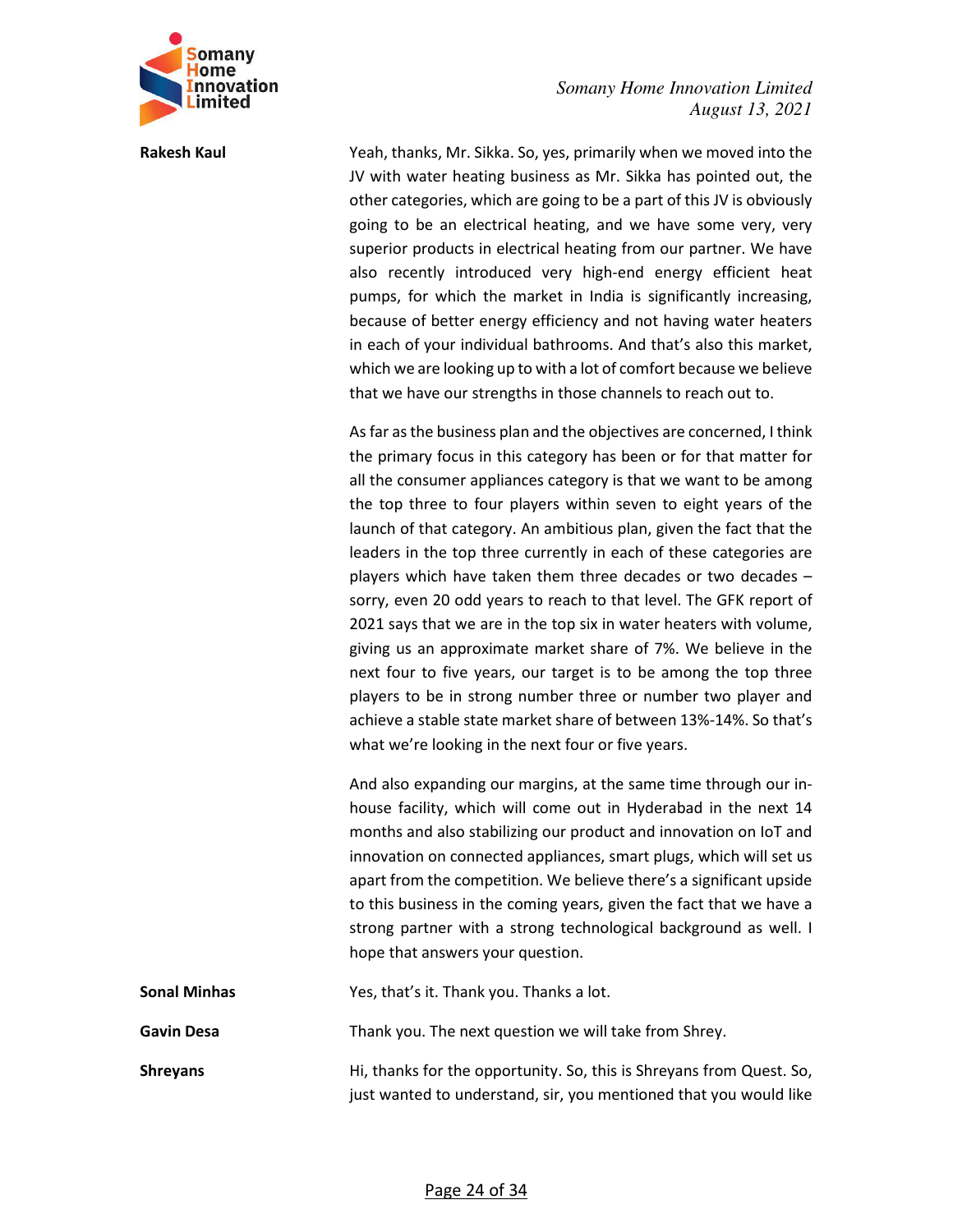

to reduce your dependence in the building product. So am I getting it correctly that you would want to reduce your dependence on HSIL for your procurement?

**Sandeep Sikka** Sudhanshu, if you can answer please?

**Sudhanshu Pokhriyal** No, Shrey, what I said is that I want to reduce my dependence on China for sanitaryware products.

**Shreyans Example 20** Alright. So secondly, sir, sanitaryware, we were trying to gain our market shares back. So just wanted to break your sales into B2B and B2C, so just your thoughts on where is the higher growth opportunity that you're seeing and what are the steps that you're taking to achieve that?

**Sudhanshu Pokhriyal** Yeah, so, we get about 30% of our business from institutional business, and 70% of course, comes from retail, I believe that equal opportunity exists on both the segments; of course, they address very different consumer needs. Your B2B business is largely a new home construction with large business, large projects, while a retail sale is largely replacement demand or maybe a small home dwelling, which requires your bathroom products. So, there are equal opportunities on both sides, largely not just because of the fact that there is growth in demand in the home segment, also because of the fact that there is potential in the overall economy because there are upgradations, which are happening because people are spending more money in terms of the requirements for more premium bathroom. So, there are potential which exists in both the segments.

> So, what we are doing, largely, from the retail side, so, first of all, what we're doing is, in terms of meeting a pull for the brand. So, what you see is, this campaign, "Thoughtful is Beautiful", which we rolled out first time in Q3, Q4 of the previous year, and what you will see again is the same exact campaign but next week. And the campaign is being, we're heading launch of a new product, which is in the touchless, one piece, as we call it in, it is a water closet product, which is in one piece. So a new one piece water closet will be launched, two models, which is being under the brand umbrella of "Thoughtful is Beautiful".

> > Page 25 of 34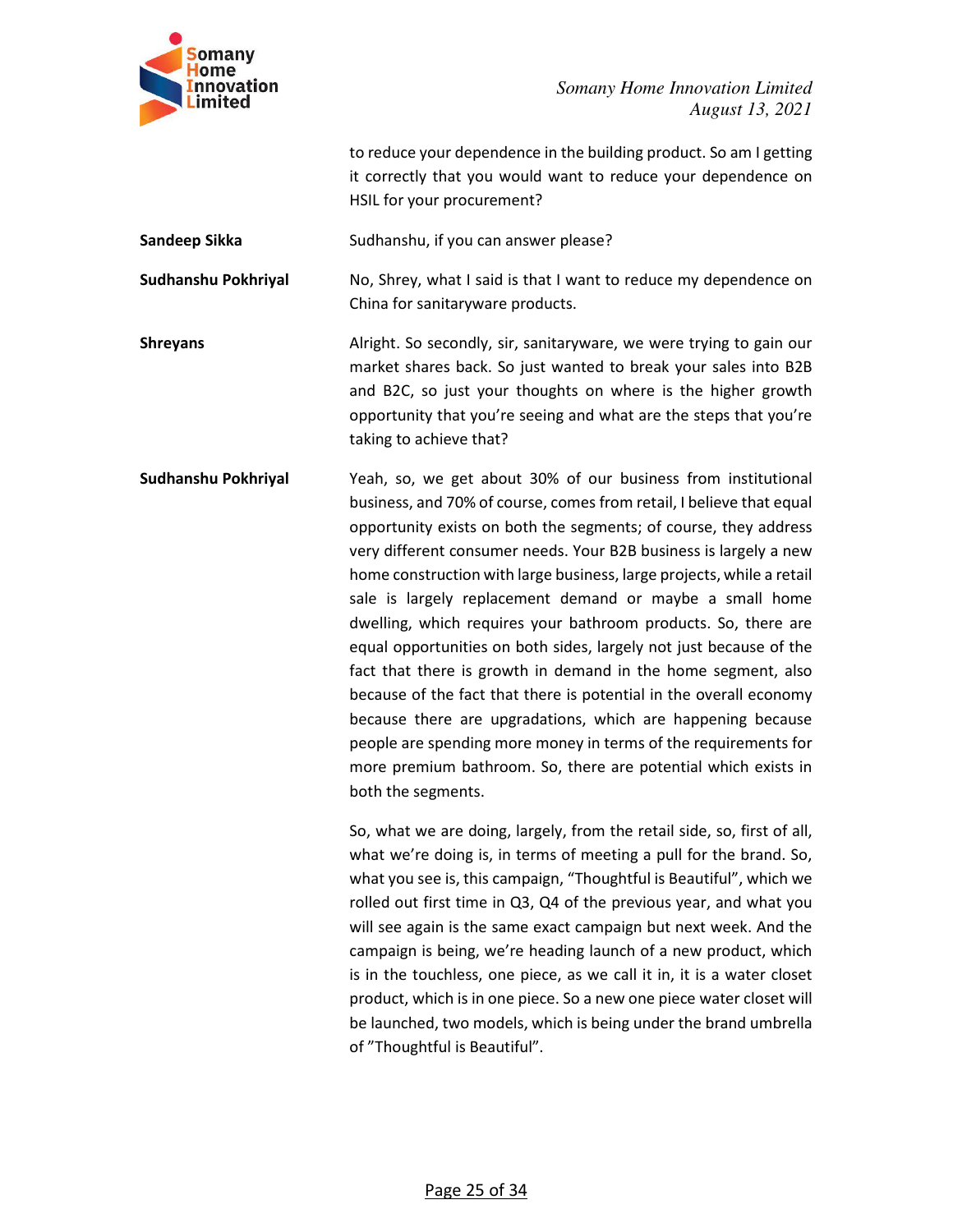

So, the number one thing we are doing is, of course, strengthening our brand Hindware to bring the consumers back into our fold of the brand Hindware. Second, like I said, as a consequence of "Thoughtful", we are looking at extremely new innovative products. To just name a few, touchless water closets is one such example, the only other product which existed in the market for touchless was from us only, which was at double the price at ₹27,000-28,000. We've actually brought the prices down through internal value addition to about ₹15,000-15,500 of two models. And we've got a fantastic response from the trade for these new launches. And it is like the touchless products are extremely in need for the consumer in these COVID-19 times as well.

The second part of our strategy is of course innovation. The third part of our strategy is distribution expansion. We believe that there are tons of outlets in the industry, which are, I would say, even if the products are reaching there, they are not reaching, it's not a quality reach, it's not a high quality reach. You don't have adequate representation of all our subcategories, all the kind of products which we want to sell. So, distribution activity, so we are working on distribution and network. We're increasing our brand stores, which provide a very high quality reach for our stores. And also, we are increasing our distributors, which will ensure basic availability of our products in the market. So that's the third thing, which we are doing.

And of course, on the fourth side, we are becoming extremely customer focused, which entails that high degree of customer service, high degree of focus on resolution of issues, complaints, and also high degree of product availability, focusing extremely on operational efficiency for business. So these are the four things that you are bringing about in our retail business.

On the institutional side of the business, what we're looking at is we've created a team of 100 people, we have expanded our team by double. We should have about 48 people in H1 of the previous year and before that, which were focused on institutional business. Now we have about 100 people who are actually focused on institutional business. So resource allocation on the institutional business has expanded substantially. We are able to reach much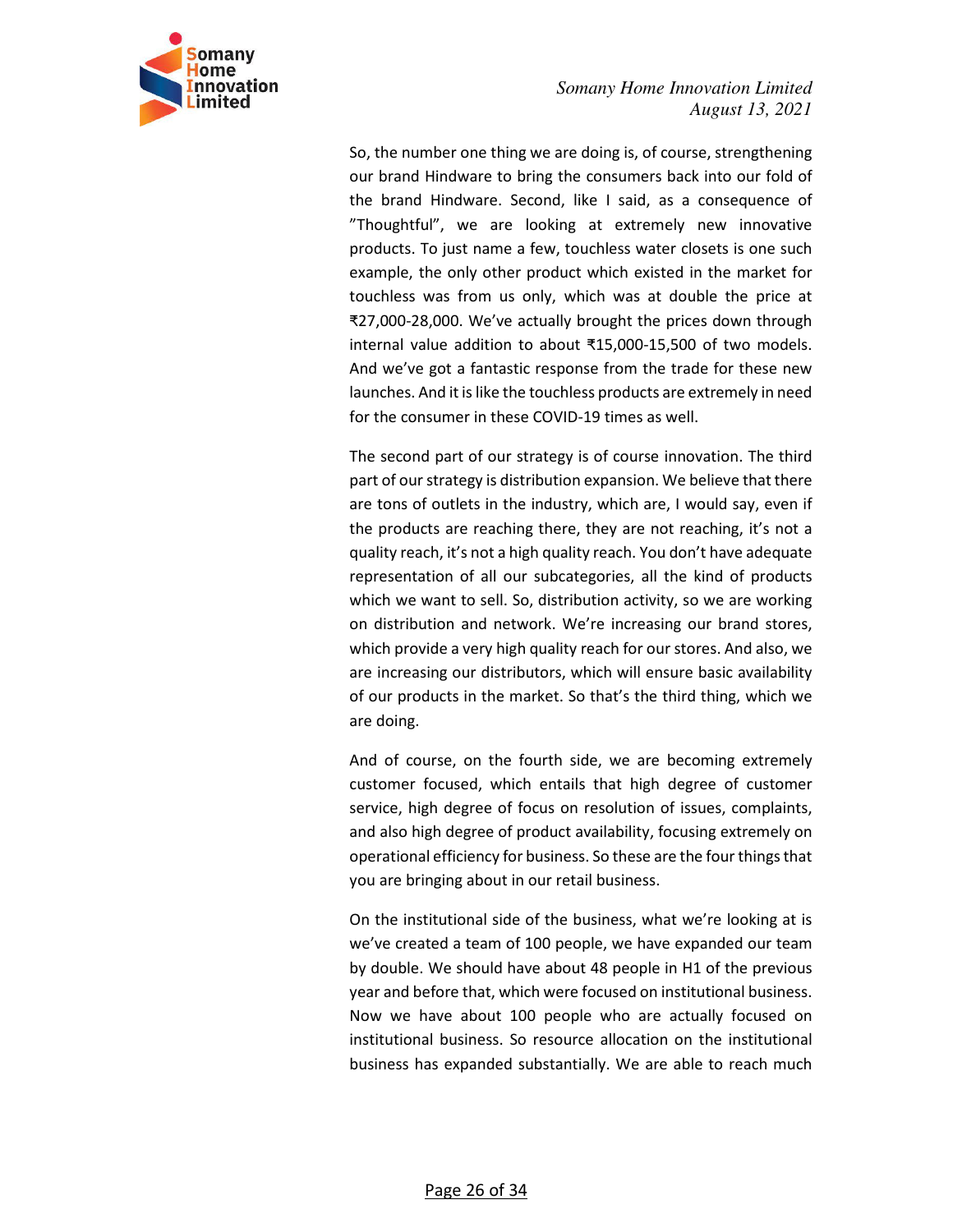

larger number of architects and influences, and through them, we are able to get larger business.

Of course, there are a lot of work happening, again, on operational efficiencies, in terms of automation in institutional business, the catalogs are getting digital, and because of digital catalogs, because of the fact that we are able to offer even earlier products, which perhaps have also been discontinued in the retail business, we can offer those at much attractive prices in the project business. A lot of such innovations are happening, which are giving us operational efficiencies and I would say competitive advantage over our competitors as well. So, these are the few things that you're doing, both the segments. I think opportunities exist in both the segments.

**Shreyans** All right. Sir, just last bit on the consumer appliances front, so you Mr. Sikka, I think mentioned that the JV is free to launch their own products as well, so just wanted to understand are any products going to be in line with what we already doing in the kitchen appliances side or the parent side with the technology that they have?

**Sandeep Sikka Rakesh, please. Rakesh, you are on mute.** 

**Rakesh Kaul** Yeah. Yeah. So I think when Mr. Sikka talked about expanding the product lines, he only meant what is available in the Atlantic's global profile. And that is Atlantic is one of the world's three largest players in heating, ventilation and air conditioning. So, all the product lines what we talked about are strictly not conflicting with SHIL's product lineup as such. So, SHIL will continue to market the product lines, which we are currently marketing.

> And as far as the JV is concerned, the focus will be largely on water heating, the electrical heating and the heat pumps, which we have already introduced into the country.

**Shrey** Sir, do you plan to get the products that are there globally into the Indian markets with the technology that they have?

**Rakesh Kaul** Yes, of course. I mean, as I just recently pointed out that we will launch electrical heating panels, which are towel warmers, products like towel warmers, products like ceramic heating, products like tankless shower panels, products like heat pumps,

#### Page 27 of 34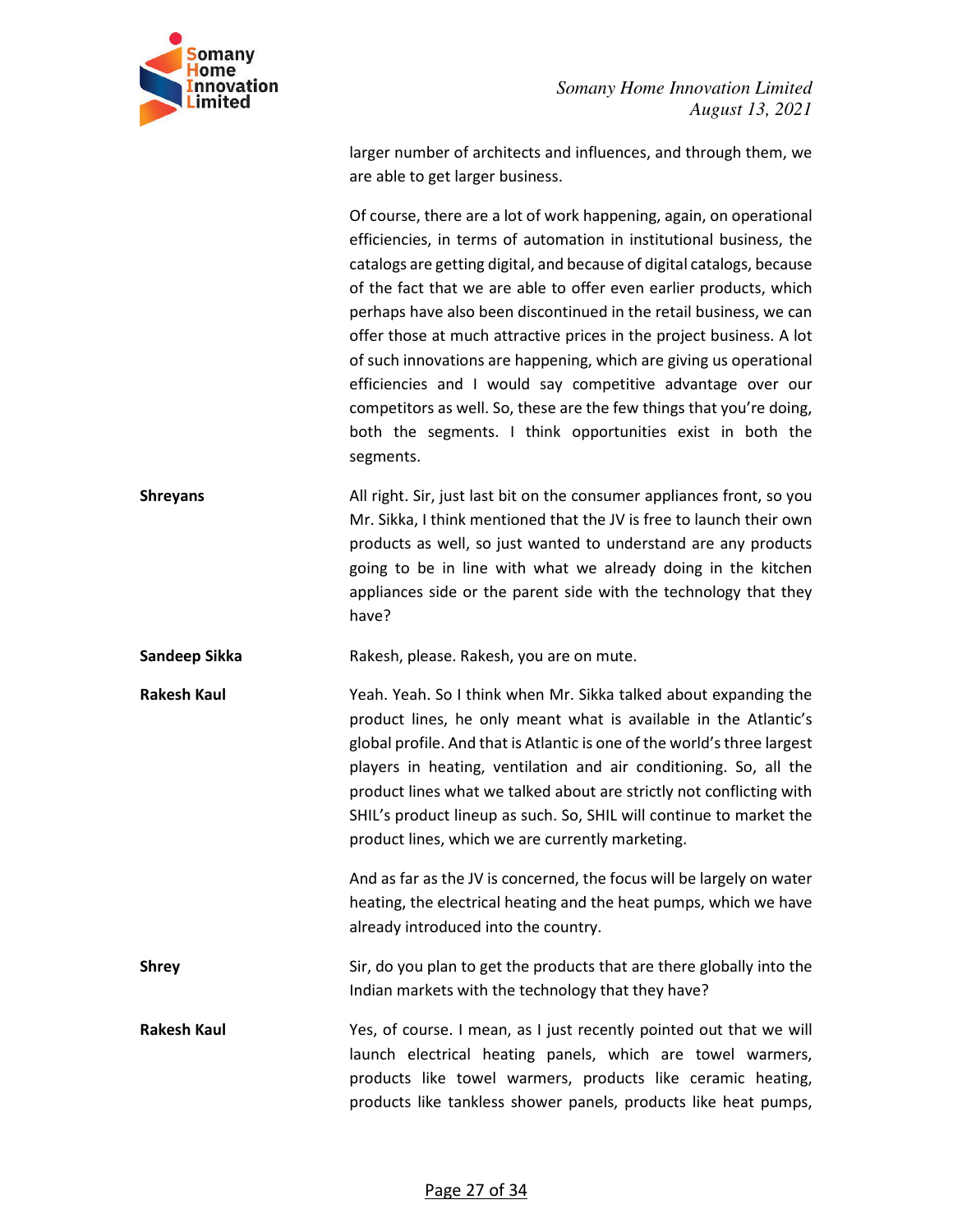

which range from 150 to goes up to 400 liters, which are highly energy efficient products. So, these are the products which are already available from their international product stable line. And while, we don't intend, the volumes for those products would be smaller at this point of time. So the route will be largely imported to start with, till the time we are able to get a scale on these product lines.

**Shrey** Sir, any timeline for that?

**Rakesh Kaul** Yeah, I mean electrical heating is going to get launched for this season for sure. And heat pumps, as I just said that we just launched before the second wave, and you will definitely see some more visibility around that product. As far as the other innovative products are concerned for tankless shower panels and other products, energy efficient products, we intend to launch next year, FY23.

**Shrey** Shrew Okay. Sir, and just last bit, so I assume that water heating was a high growing category for you in the consumer appliances space, now if that moves into the JV, would you like to talk about the guidance on the consumer appliances side because I think we've guided for about 30% CAGR.

**Rakesh Kaul** Yeah, I mean, I would like to retain that guidance, as given by our group CFO, primarily for the fact that even in Consumer Appliances business which sits out of SHIL, we have high growth categories like kitchen appliances where we are really grown from being no one in last five years to being a strong number two player in kitchen chimneys. Much remains to be added in terms of growth in kitchen hops, built-in products, footways disposals, built-in dishwashers, countertop microwave ovens. Also, we recently launched a very, very big category where the market opportunity is close to ₹11,000 crores, which is fans, where we are launching some of the state of the art products as well. And so, the opportunity is also there.

> So, we are also in water purification, where we are at this point of time a fringe player, but the market opportunity to grow there is also substantial. So, I don't see by water heating business moving on to the joint venture, I don't see that the growth plans of SHIL will get suffered on that account.

> > Page 28 of 34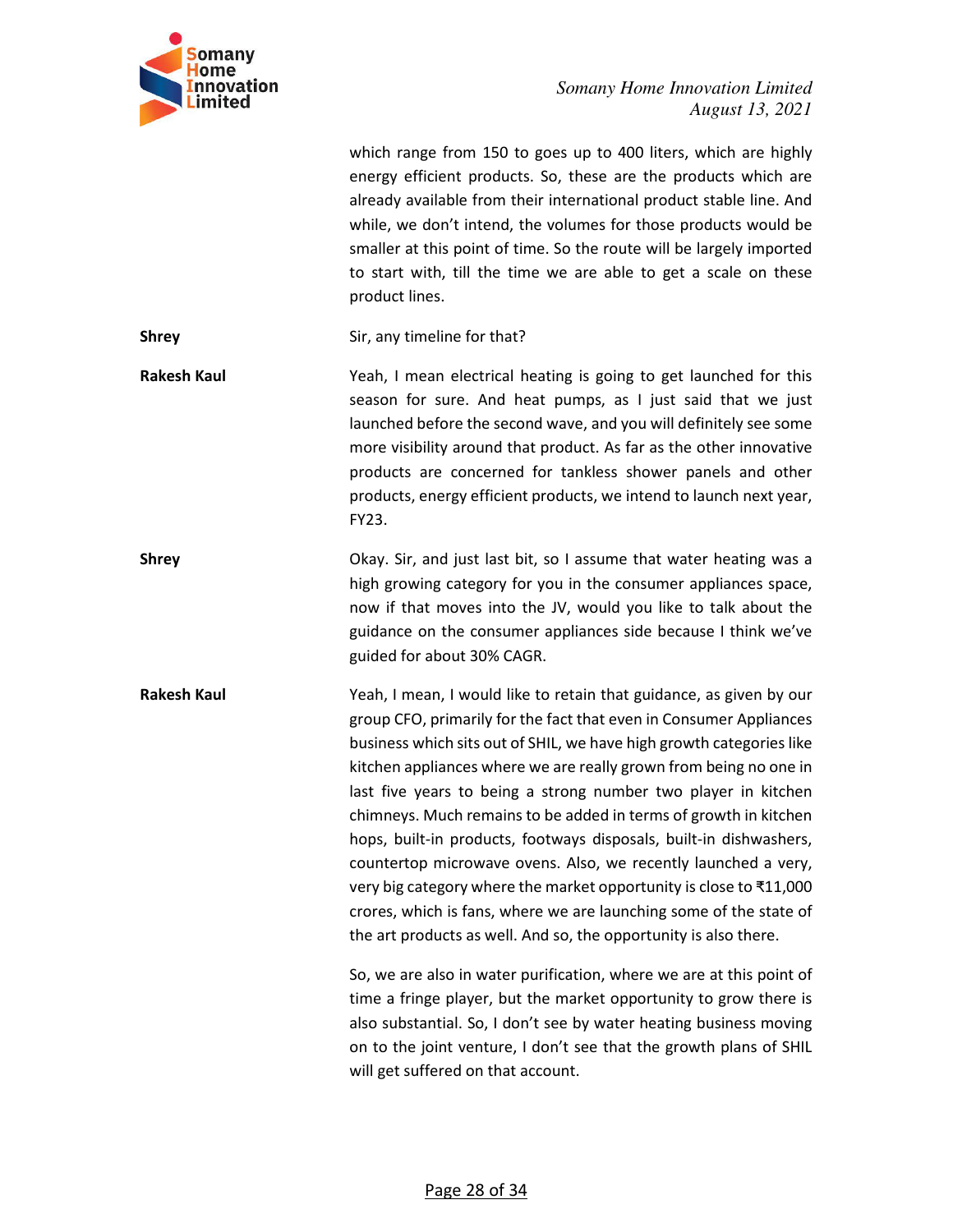

| <b>Shrey</b>        | All right, that helps. Thanks, and all the best.                                                                                                                                                                                                                                                                                                                                                                                                                                                         |
|---------------------|----------------------------------------------------------------------------------------------------------------------------------------------------------------------------------------------------------------------------------------------------------------------------------------------------------------------------------------------------------------------------------------------------------------------------------------------------------------------------------------------------------|
| <b>Rakesh Kaul</b>  | Thanks.                                                                                                                                                                                                                                                                                                                                                                                                                                                                                                  |
| <b>Gavin Desa</b>   | Thank you. We take the next question from Puneet. Puneet, if you<br>could identify yourself, please. Puneet has also texted his<br>questions, so he just wants to know on the capacity utilization of<br>building products and the breakup of retail and project channel and<br>region wise of building products.                                                                                                                                                                                        |
| Sandeep Sikka       | I think this has been answered. We don't have a capacity figure<br>now, that is done.                                                                                                                                                                                                                                                                                                                                                                                                                    |
| <b>Gavin Desa</b>   | We've taken all the chat questions. Sonal, you have a follow up<br>question, your hand is raised.                                                                                                                                                                                                                                                                                                                                                                                                        |
| <b>Sonal Minhas</b> | If I'm allowed to, I can ask my questions.                                                                                                                                                                                                                                                                                                                                                                                                                                                               |
| <b>Gavin Desa</b>   | Yeah, please go ahead. Okay.                                                                                                                                                                                                                                                                                                                                                                                                                                                                             |
| <b>Sonal Minhas</b> | So just a question on the balance sheet. I just wanted to understand<br>how are we servicing the debt. And like any plans or any business<br>plan for the debt to be off the book or we will still have some<br>working capital debt going further.                                                                                                                                                                                                                                                      |
| Sandeep Sikka       | So Brilloca today is debt free, almost, we have a small long-term<br>debt. But our investment into mutual funds, which is a debt Mutual<br>Fund, which is a surplus money is still higher, but SHIL has some<br>debt. So, in next a year or so I think we will accumulate substantial<br>cash on an overall basis, on a consolidated basis. So, if you see net<br>debt on an overall basis will be very, very less.                                                                                      |
| <b>Sonal Minhas</b> | Okay. And, sir, just asking a little bit of question on this one. So just<br>try to understand that, let's say there are some more challenges at<br>a macro level, maybe overhead or supply disruptions going further.<br>At a very core level, like the leadership is here, just want to<br>understand, there are companies who basically run for speed, or<br>keeping the pace of sales, and the working capital or the channel<br>basically becomes stuffed up and that shows up in the future years. |
|                     | Whereas there's the other side, there is financial prudence where<br>we say that listen, this is the demand for this quarter, I'm going to<br>live it by the way things are. And we will respect the demand has<br>actually gone down, but I will preserve my working capital going                                                                                                                                                                                                                      |

### Page 29 of 34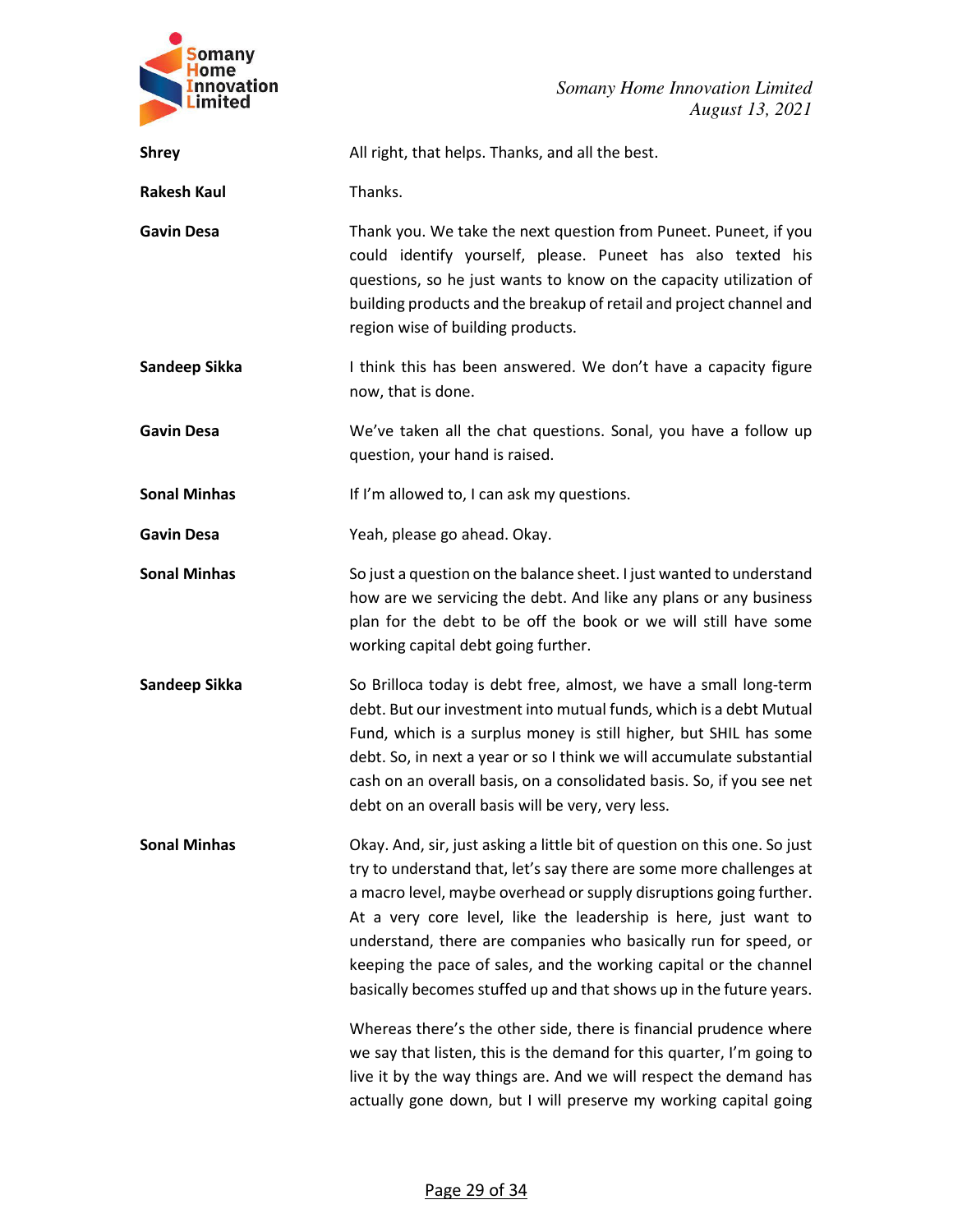

|                     | further and acknowledge whether the times are good or bad. So<br>just want to know, like, philosophically, which side are we going<br>and I think the gentleman before me asked a question around the<br>working capital. So you've given guidance there, but what are we<br>doing actually internally to actually bring that down? Just want to<br>understand that.                                                                                                                                                                                                                                                                                                         |
|---------------------|------------------------------------------------------------------------------------------------------------------------------------------------------------------------------------------------------------------------------------------------------------------------------------------------------------------------------------------------------------------------------------------------------------------------------------------------------------------------------------------------------------------------------------------------------------------------------------------------------------------------------------------------------------------------------|
| Sandeep Sikka       | So I'll answer this question, first part, and then maybe request Mr.<br>Rakesh Kaul. So if you see primarily, if we shift our vendor base<br>from China to India in next two years, because when you do China,<br>you have a Chinese New Year, you have transit time delays, you<br>have a product build up time or the ordering time, the ordering,<br>manufacturing time in China. So, you are able to cut down<br>substantially your inventories and your ability to make your<br>product more on just in time basis rather than you need to stock<br>and then sell. So, this just by shifting the basis from China to India<br>it can lead to a full capital efficiency. |
| <b>Sonal Minhas</b> | But that has effect on margins, sir. So, that is the flip side of this<br>trade off, right.                                                                                                                                                                                                                                                                                                                                                                                                                                                                                                                                                                                  |
| Sandeep Sikka       | It is not that. You see the freight cost and other things, everything<br>is evolving today, so I cannot comment on the margin. I'm just<br>commenting on the working capital today, right now.                                                                                                                                                                                                                                                                                                                                                                                                                                                                               |
| <b>Sonal Minhas</b> | I got it. Okay.                                                                                                                                                                                                                                                                                                                                                                                                                                                                                                                                                                                                                                                              |
| Sandeep Sikka       | Okay. Business is, actually if you see on a realistic basis, similarly as<br>Sudhanshu also said that we are focusing on more Indian-based, as<br>we're doing 20% from there. So, when we do 20%, we have to stock<br>the inventory. These are some of the initiatives, which we are<br>doing. We are also deploying a lot of digital technologies so that<br>our S&OP processes are getting more and more robust over a<br>period of time so that sourcing is more dependent on the time<br>frames and the end markets, which we are trying to have. These<br>are the initiatives, which internally we are doing. Rakesh, will you<br>like to extend this?                  |
| <b>Rakesh Kaul</b>  | Yes, you have said it right, actually. So, as we evolve the business,<br>yes, I think we have to look from the supply, the imports from two<br>perspectives. One is from the range perspective that what is the<br>designs on offer, and what is the range perspective and also from                                                                                                                                                                                                                                                                                                                                                                                         |

# Page 30 of 34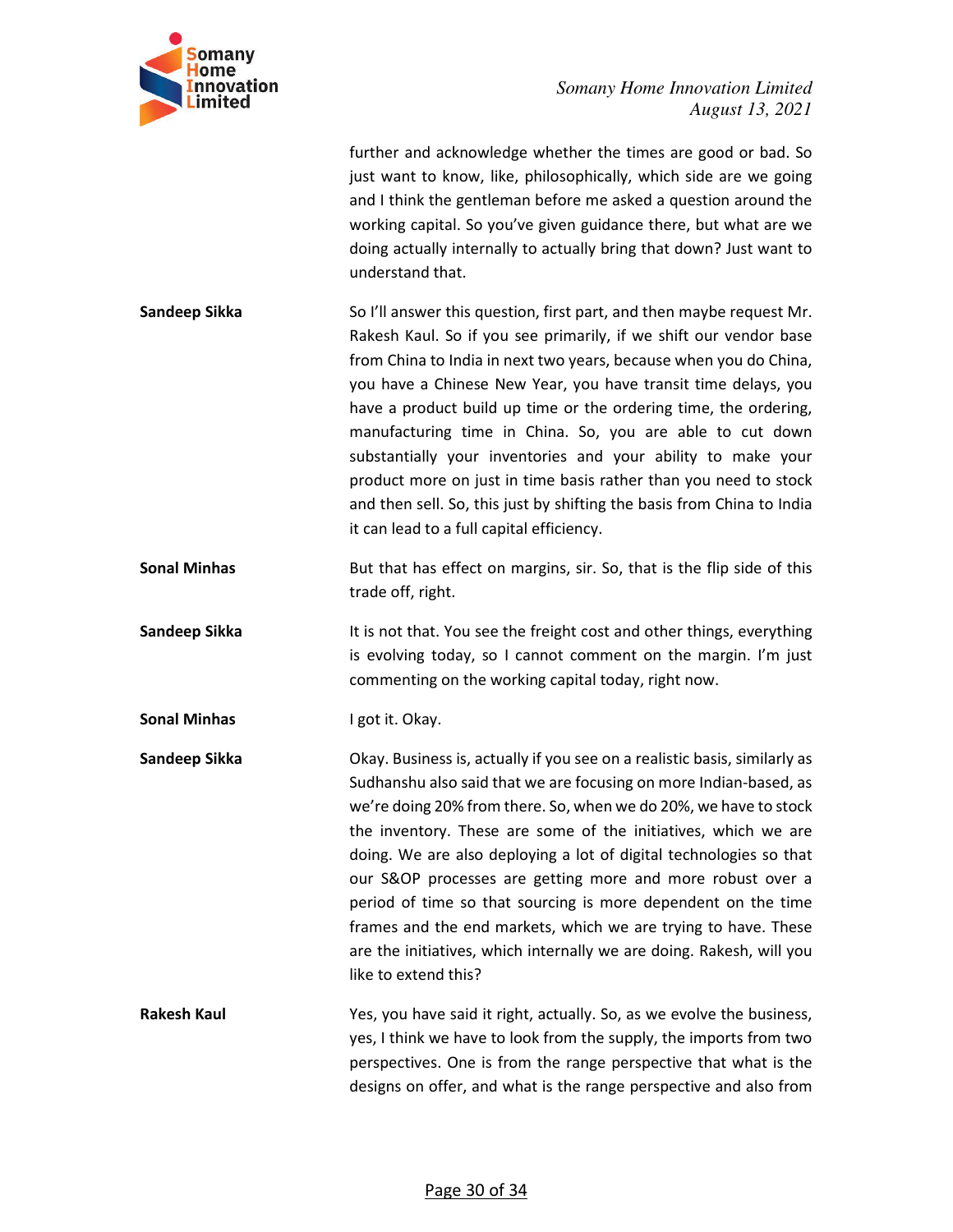

the sourcing ability perspective, as far as India is concerned. Look, I mean, without doubt, we know, in many of the categories, China is almost six to eight times bigger than India, in terms of the market sizes of the some of the categories where we are looking at currently, and majority of the categories that we're looking at.

So, obviously, given that scale, you will always have price benefits from that country, which was very, very clear earlier. But having seen in the past two years what has happened, particularly after the COVID and what all happened in the geopolitical tensions, we believe that not only does it make beneficial to look at building inward capabilities in India, one is to deter any external influence, which is beyond our hands, which is like relationships between the countries getting sour. And on the other hand, what we have also seen is that, as we are building capabilities in India, we are also seeing there are massive price fluctuations or increases on the other aspects, which was never a part of the scale, which means ocean freight, which means currency fluctuation.

So, I believe that, in given a space of two to three years, at least for the categories where Consumer Appliances businesses is in, largely our kitchen appliances, we believe that in two to three years, we'll be able to achieve -- within two years, we'll be able to achieve the price scale, which the Chinese manufacturers are giving. And once we achieve that, within the two years that price scale, the other benefits of ocean freight, currency fluctuations, go-to-market will definitely make our business much smoother and much more efficient. So, we'll get into a much more capital efficient model as well.

Having said this, I must also tell you and inform you that we recently started our local manufacturing for kitchen chimneys and kitchen hobs in NCR region. And we believe that in next three odd years, our import content for that larger kitchen appliances business will come down from the current 90% of kitchen appliances to around 15%-20%. At the same time, we are also very happy to tell you just within a span of 12 months, we have completely turned around the supply chain for our furniture retail business, where the dependence on imports was to the tune of 60% and 40% was imported. We flipped that around and now we are 85% domestic and 15% imported and you can already see in Q2

#### Page 31 of 34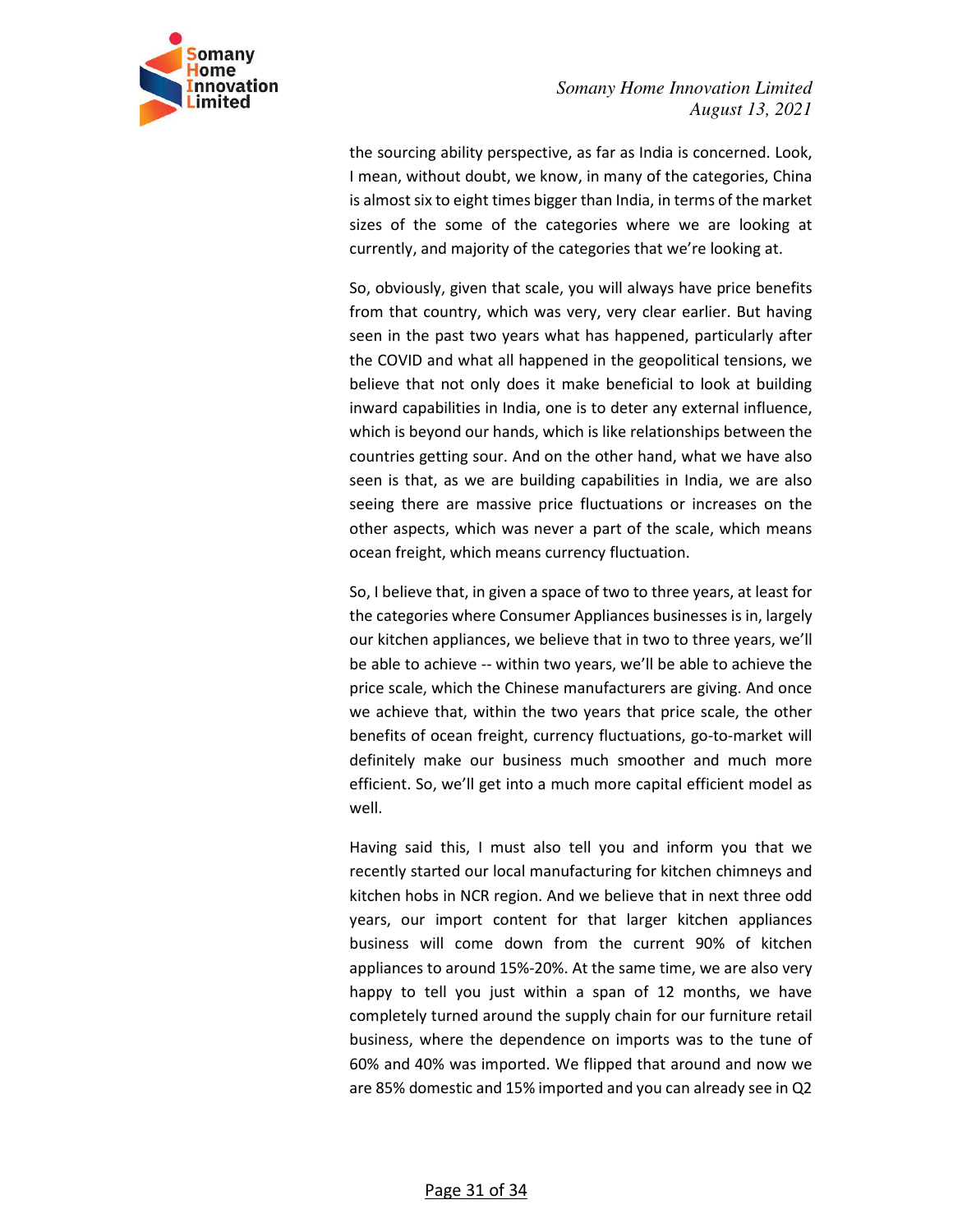

|                                 | and Q3, the retail business which had never actually made money<br>for the past 11 years has started to turn around. And we believe<br>that it's time to scale up the business further because our go to<br>market will also become efficient, given the fact that we will work<br>on a lower inventory and faster to go to market strategies will help<br>us in doing that. So, I see in the next two to three years economies<br>of scale and other external factors making India production a much<br>bigger and a better story.                                                                                                                                                                                             |
|---------------------------------|---------------------------------------------------------------------------------------------------------------------------------------------------------------------------------------------------------------------------------------------------------------------------------------------------------------------------------------------------------------------------------------------------------------------------------------------------------------------------------------------------------------------------------------------------------------------------------------------------------------------------------------------------------------------------------------------------------------------------------|
| <b>Sonal Minhas</b>             | Got it. Okay. Thanks a lot for your answer. Thank you.                                                                                                                                                                                                                                                                                                                                                                                                                                                                                                                                                                                                                                                                          |
| <b>Gavin Desa</b>               | We have one question sent by chat is can you share the breakup of<br>revenues between bath ware and pipes, and what is the growth<br>outlook for these segments?                                                                                                                                                                                                                                                                                                                                                                                                                                                                                                                                                                |
| Sandeep Sikka                   | I think growth outlook we have given for quarter one, ₹87 crores is<br>a pipe sales. So segmental reporting, overall building product sales<br>is already reported.                                                                                                                                                                                                                                                                                                                                                                                                                                                                                                                                                             |
| <b>Gavin Desa</b>               | The outlook?                                                                                                                                                                                                                                                                                                                                                                                                                                                                                                                                                                                                                                                                                                                    |
| Sandeep Sikka                   | Outlook is already shared in the respective, yeah.                                                                                                                                                                                                                                                                                                                                                                                                                                                                                                                                                                                                                                                                              |
| <b>Unidentified Participant</b> | Can I ask one question?                                                                                                                                                                                                                                                                                                                                                                                                                                                                                                                                                                                                                                                                                                         |
| Sandeep Sikka                   | Yeah, please.                                                                                                                                                                                                                                                                                                                                                                                                                                                                                                                                                                                                                                                                                                                   |
| <b>Unidentified Participant</b> | Yeah. So, just working on your thoughts on this FGV, Hindware JV,<br>so what is the current contribution from that segment and how do<br>we see the segment in the next two years?                                                                                                                                                                                                                                                                                                                                                                                                                                                                                                                                              |
| Sandeep Sikka                   | One, it is not a JV, it is a strategic marketing tie up and I would<br>request Rakesh to answer please.                                                                                                                                                                                                                                                                                                                                                                                                                                                                                                                                                                                                                         |
| <b>Rakesh Kaul</b>              | Yeah, I mean, given the fact that FGV is among the top three players<br>in the global arena, in the kitchen and furniture fittings business,<br>along with a Hettich and Hafele. And they're also the primetime<br>suppliers to some of the world's best and biggest players like Ikea.<br>In India, we have a strategic arrangement with them and we signed<br>this off just before COVID to a couple of months before COVID. And<br>they've got a very superior range of products from which we source<br>currently from their Italy and China factories. And there's a huge<br>potential for this business, given the fact there's a lot of focus which<br>has come into the kitchen space, particularly after the pandemic, |

# Page 32 of 34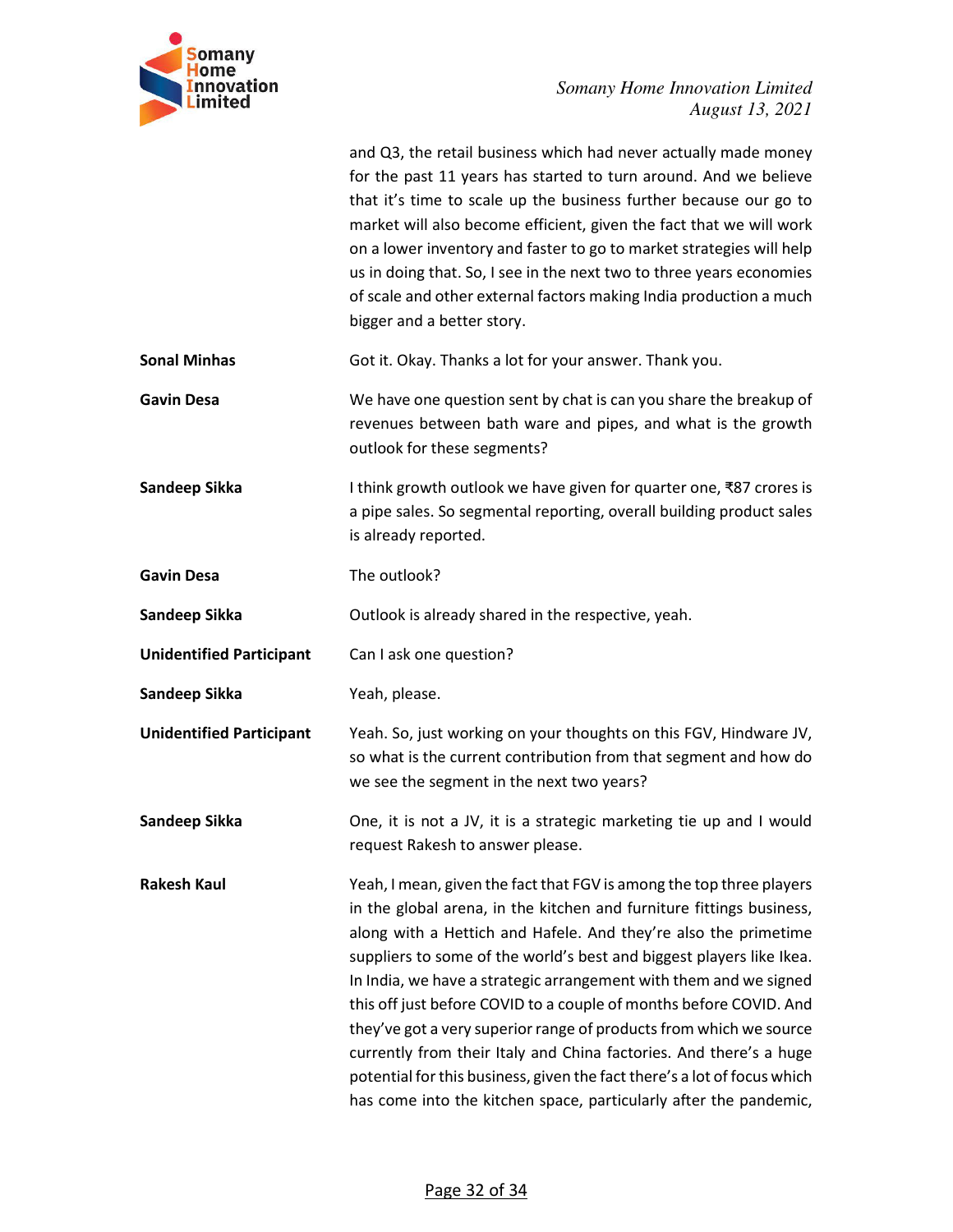

and we see that, and also in our case, so this becomes a part of our kitchen appliances verticalization.

Where 30%-35% of our retail channels are already in the selling modular kitchens and modular furniture, so we see a good sync with that business. And the potential to grow this business significantly in the coming years is there. And FGV powered by Hindware, as a brand, has really started off well in the past two, three months. And we see that this business can easily grow at a CAGR of almost 50% -60% in the coming years.

**Unidentified Participant** What was the current contribution from the segment?

**Rakesh Kaul Sorry.** 

**Unidentified Participant** Current contribution from the segment.

**Rakesh Kaul** So currently very low, because, as I told you, we just launched this business just a month before the pandemic first wave. And after that, we were just in the process of opening up with our distribution. So the current contribution to business is pretty insignificant, would be to the extent of 1%-2% to consumer appliances business. But I see it significantly growing in the coming years.

**Unidentified Participant** Thank you.

**Rakesh Kaul** Thank you so much.

Sandeep Sikka **Gavin, do we have more questions?** 

**End of Q&A** 

**Gavin Desa** We don't have. We have no more questions. We've addressed all issues. Mr. Sikka, if I could request you to make closing comments.

**Sandeep Sikka** Thank you, everybody. I think this was very interesting. I think the first time we had 100 plus people and we could only accommodate 100. Maybe next time, we will request Kenin for a bigger conference on Zoom. Good questions asked and we really love questions being asked. One point which I'd like to say is that whatever we are seeing today was also said a few years back. And today we have walked a path to large extent and the visibility of the path is much, more clearer. A few years back people asked us a

#### Page 33 of 34